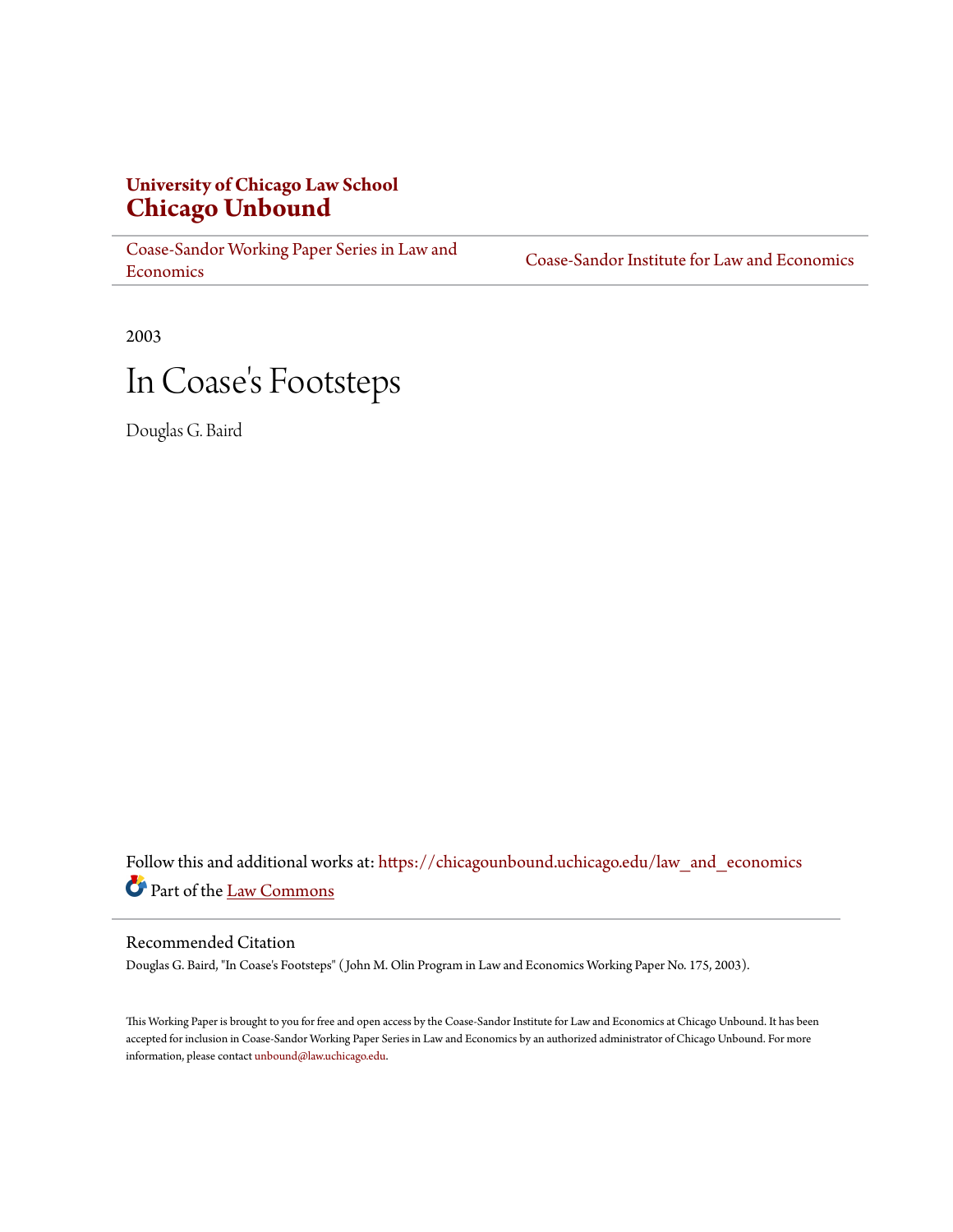# CHICAGO

**JOHN M. OLIN LAW & ECONOMICS WORKING PAPER NO. 175 (2D SERIES)**



# In Coase's Footsteps

*Douglas G. Baird*

### **THE LAW SCHOOL THE UNIVERSITY OF CHICAGO**

January 2003

This paper can be downloaded without charge at: The Chicago Working Paper Series Index: [http://www.law.uchicago.edu/Lawecon/index.html](http://www.law.uchicago.edu/Publications/Working/index.html) and at the Social Science Research Network Electronic Paper Collection: [http://ssrn.com/abstract\\_id=](http://papers.ssrn.com/sol3/search.taf)368400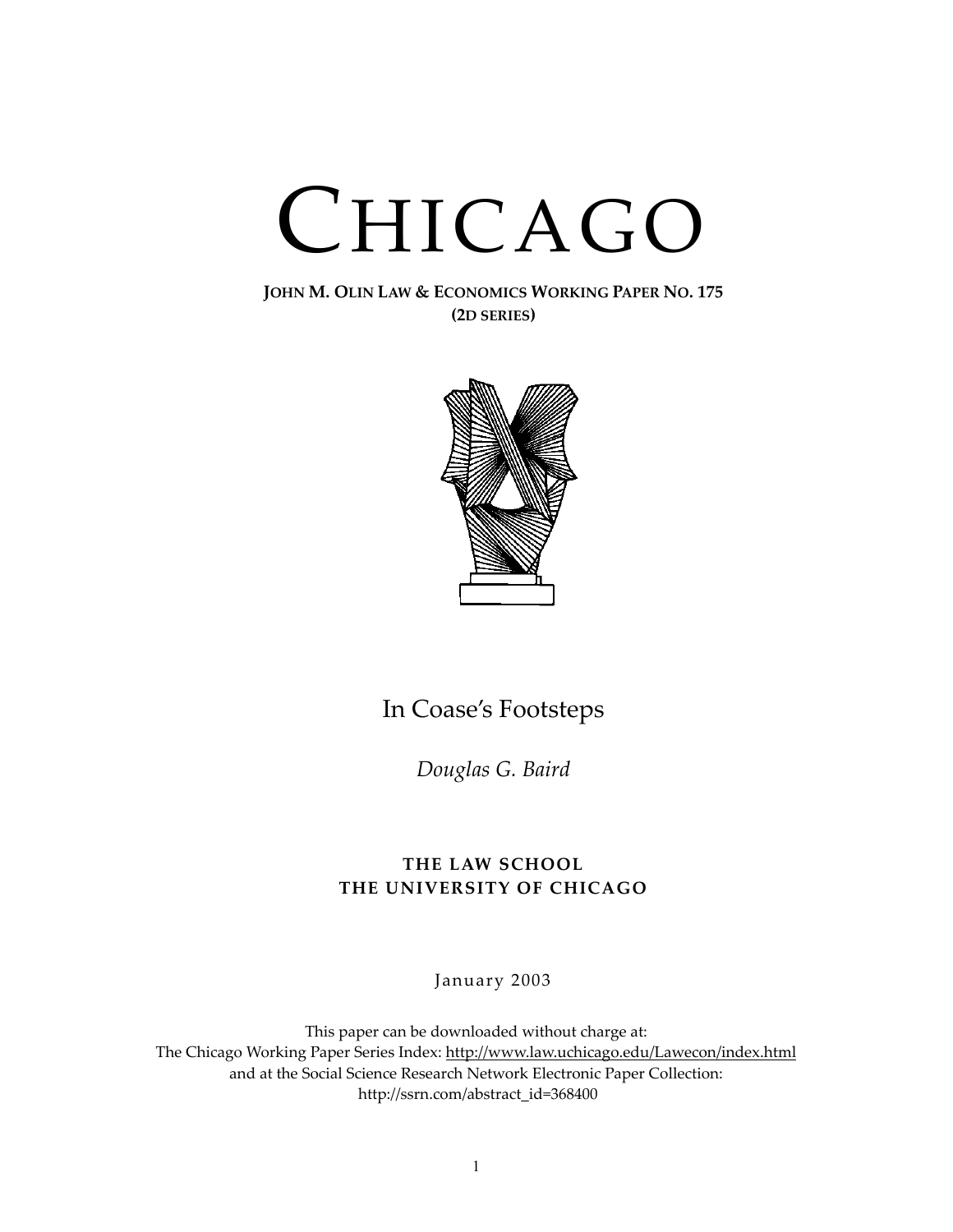## In Coase's Footsteps

#### *Douglas G. Baird*[∗](#page-2-0)

#### Abstract

This paper revisits two examples of vertical integration in the early automobile industry: GM and Fisher Body on the one hand and Ford Motor and Keim Mills on the other. The paper shows that asset-specific investment and the fear of hold-up played at best a negligible role. What mattered in the case of GM and Fisher Body was close coordination of assembly operations. In the case of Ford Motor and Keim Mills, vertical integration was an important step (but only one of many) that Henry Ford took to ensure that his production team remained intact.

In the case of GM and Fisher Body, GM's decision to coordinate the assembly of Chevrolet components, including car bodies, at multiple locations proved crucial. Shipping complete car bodies and storing them at each Chevrolet assembly plant was expensive and unwieldy. Instead, Fisher Body shipped sheets of stamped metal to assembly plants built at GM's expense adjacent to each new Chevrolet assembly plant. At these plants, Fisher Body coordinated the welding of the sheets into car bodies with Chevrolet's production team. The close coordination of these plant level operations made the activities of Fisher and Chevrolet indistinguishable from most activity that takes place inside a conventional firm. These production efficiencies made vertical integration sensible, but the date of formal legal integration came late and was not itself of great moment.

The success of the Model T depended crucially on Henry Ford's ability to keep his production team together. Many team members worked initially for Keim Mills, and Keim became a subsidiary of Ford. But, as in the case of GM and Fisher Body, the formal legal event marking vertical integration of Ford and Keim did not coincide with the important economic events. The members of the Keim Mills team designed the Model T well before vertical integration, and their later contributions came only when they moved from Buffalo to Detroit, something that was independent of and took place after vertical integration. The value of the Model T depended crucially on the members of the team Henry Ford put together, but relatively little on whether, as a legal matter, the Ford Motor Company employed them.

Retracing famous journeys is a time-honored and worthy tradition. Great explorers necessarily leave some terrain unsurveyed when they visit new territory for the first time. As we mark the Law School's centennial, there is one journey especially worthy of our attention. When he was a 20-year-old undergraduate, Ronald Coase spent the better part of a year visiting the great industrial plants in the United States. Out of this research emerged *The Nature of the Firm*, [1](#page-2-1) *The Prob-*lem of Social Cost,<sup>[2](#page-2-2)</sup> and much of modern law and economics. Coase solved many mysteries that

<span id="page-2-0"></span><u>.</u>

<sup>∗</sup> Harry A. Bigelow Distinguished Service Professor, University of Chicago. I thank Richard Brooks, R.H. Coase, Keith Gill, Mark Haywood, Michael Hilgers, and the staff at the Museum of Science and Industry for their help. The ideas in this paper grow out of my long, fruitful, and continuing collaboration with my colleague Robert Rasmussen, to whom I am, as always, most indebted. For its support of this and many other projects, I am grateful to the John M. Olin Foundation. 1

<span id="page-2-1"></span>R. H. Coase, *The Nature of the Firm*, 4 Economica 386 (1937).

<span id="page-2-2"></span>R. H. Coase, *The Problem of Social Cost*, 3 J L & Econ 1 (1960).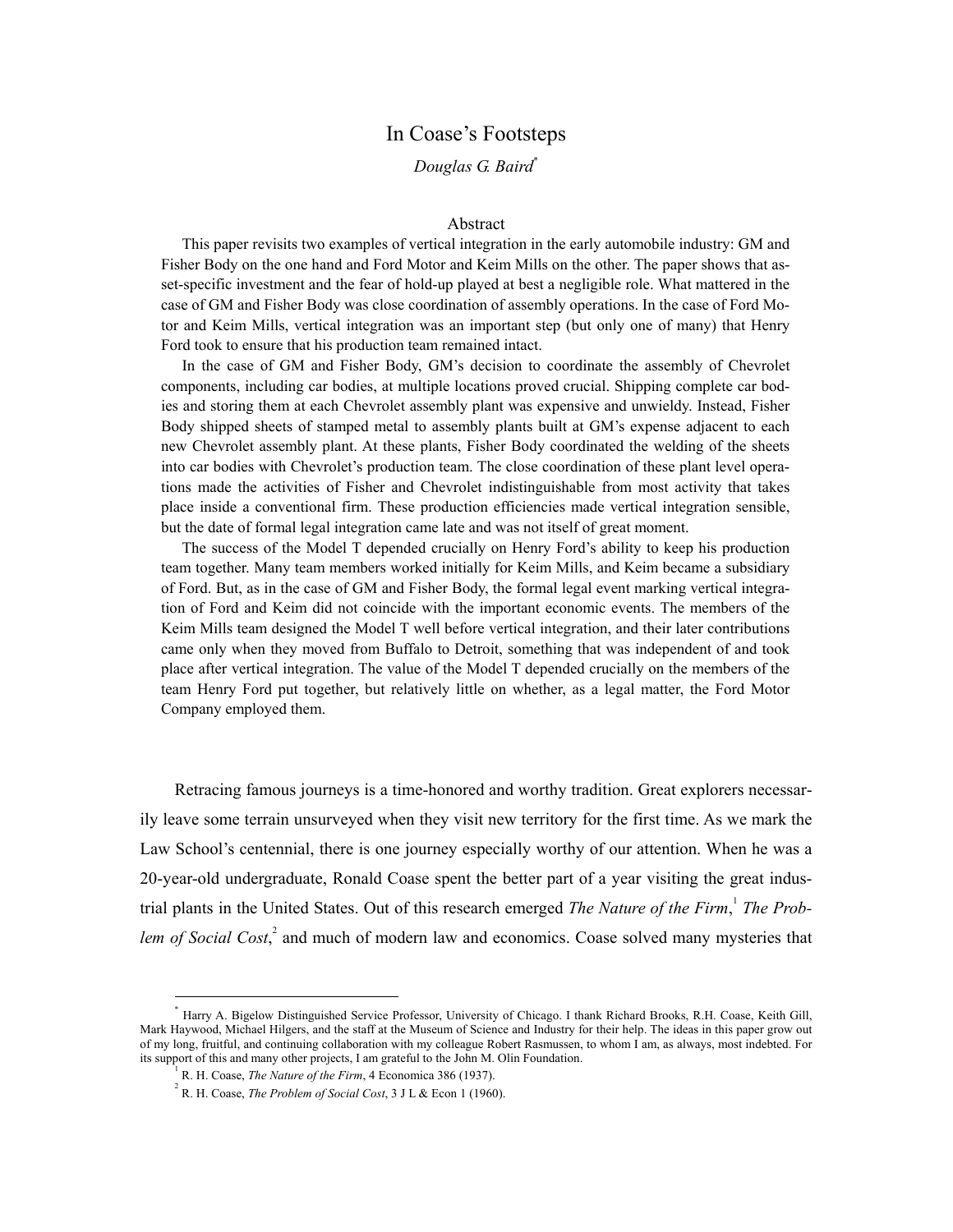year, but, happily for the rest of us, not all of them. One of the most intriguing arises out of the relationship between General Motors and Fisher Body, one of its principal suppliers.

Coase was primarily interested in what drove managers to produce something inside a firm rather than acquire it in the marketplace. GM's acquisition of Fisher Body was therefore a subject ofparticular interest to him.<sup>3</sup> Fisher Body began as an independent firm that supplied GM with all of its closed car bodies. In 1926, GM acquired Fisher and thereafter produced all of its car bodies internally, along with the two other major components of their cars (the chassis and drive train), both of which it made largely in house.<sup>[4](#page-3-1)</sup> Hence, while interviewing GM executives in 1932, Coase naturally asked about the firm's acquisition of Fisher Body. They told him that the need to build body plants next to GM's assembly plants drove the decision. The conversation, however, seems to have stopped here.<sup>[5](#page-3-2)</sup> Coase did not learn why they wanted body plants next to assembly plants or why doing this required the vertical integration of the two firms. As it happened, other bits of evidence led him to a new understanding of the nature of the firm, and this line of inquiry was left untouched.

In this paper, I return to Coase's brief conversations with these GM executives. I attempt to discover why they answered Coase's question the way they did, and what they might have said had they been pressed further. My reasons are two-fold. First, economists in recent years have come to use the merger of GM and Fisher Body as the paradigmatic example of vertical integra-tion.<sup>[6](#page-3-3)</sup> Reexamining what the managers thought they were doing has something to offer to this ongoing debate. Second, the inquiry itself casts some light on what gives firms value as going concerns. Understanding going-concern value, the value that assets have if kept together inside an existing firm (and hence what will be lost if a firm is shut down), is central to my own work in the law of corporate reorganizations.<sup>[7](#page-3-4)</sup> Only to the extent that going-concern value exists can we justify a legal regime designed to preserve firms as going concerns.

<span id="page-3-0"></span> $\frac{1}{3}$  See R. H. Coase, *The Nature of the Firm: Origin, Meaning, Influence*, in Oliver E. Williamson and Sidney G. Winter, eds, *The Nature of the Firm: Origins, Evolution, and Development* 45 (Oxford 1993) (quoting from a letter Coase wrote in 1932). 4

<span id="page-3-1"></span>Coase has returned to the question of GM's acquisition of Fisher Body, and his most recent account sets out the basic facts. See Ronald H. Coase, *The Acquisition of Fisher Body by General Motors*, 43 J L & Econ 15, 21–27 (2000).

<span id="page-3-2"></span>See Coase, *The Nature of the Firm: Origin* at 43 (cited in note 3) ("I wish I could now repeat what I was told by General Motors officials about their reasons for acquiring Fisher Body. . . . My recollection is that I was told that the main reason for the acquisition was to make sure that the body plants were located near General Motors assembly plants.").

<span id="page-3-3"></span><sup>6</sup> See Robert F. Freeland, *Creating Holdup Through Vertical Integration: Fisher Body Revisited*, 43 J L & Econ 33, 34 (2000) (describing GM's acquisition of the Fisher Body as an example of Vertical Integration). This literature begins with Benjamin Klein, Robert G. Crawford, and Armen A. Alchian, *Vertical Integration, Appropriable Rents, and the Competitive Contracting Process*, 21 J L & Econ 297, 307–10 (1978).

<span id="page-3-4"></span><sup>7</sup> See Douglas G. Baird and Robert K. Rasmussen, *The End of Bankruptcy*, 53 Stan L Rev **XX** (2003).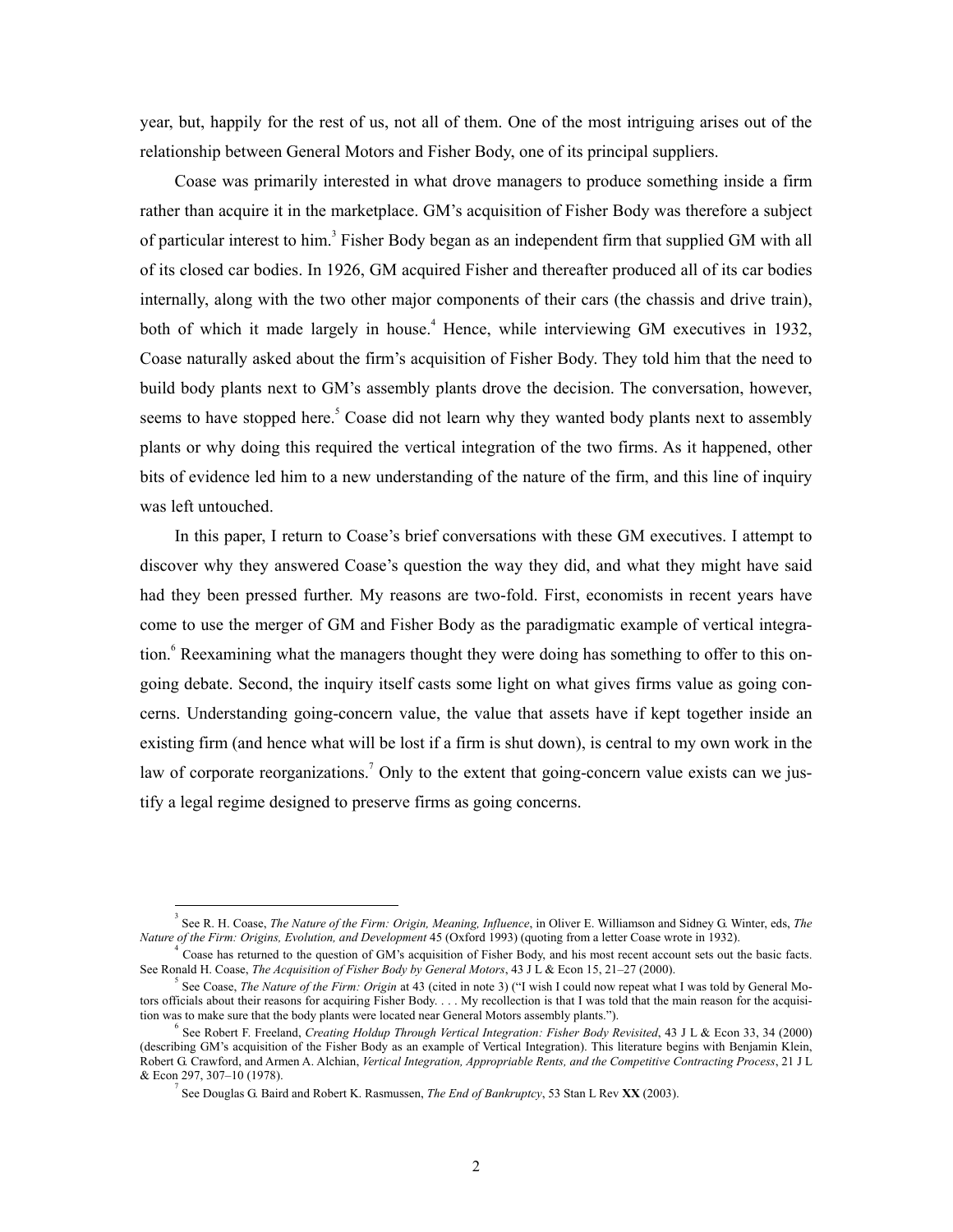By 1910, the automobile had taken the shape it was to have for many decades. It consisted of three principal components. First, there was the chassis, a rigid frame on which was attached the front wheels and steering mechanism. The second major component was the drive train. It consisted of the engine, transmission, and a drive shaft connected by a differential gear to the rear wheels. The third component, the car body, was mounted on the chassis. In the early part of the century, the car body could be anything from an upholstered seat anchored on wooden floorboards to a closed body made of sheet metal. GM acquired different types of bodies from different sources. Closed bodies, which Fisher supplied to GM, were the most substantial and the most expensive. Each body consisted of welded pieces of stamped sheet metal that enclosed the passenger space and made the car suitable for travel in all seasons and weather.

In 1919, only about 10 percent of cars had closed bodies. By 1927, [8](#page-4-0)5 percent had them.<sup>8</sup> Hence, over the course of a few years, Fisher became the supplier of a major component on the vast majority of cars that GM made. As closed bodies became more common, General Motor's relationship with the Fisher brothers became closer. In 1919, GM acquired 60 percent of Fisher's equity and entered into long-term contracts with the Fisher brothers, and established a voting trust giving each a voice in the affairs of the firm. In 1926, Fisher Body was dissolved and became folded into  $GM<sup>9</sup>$  $GM<sup>9</sup>$  $GM<sup>9</sup>$ .

The increasing importance of closed bodies alone does not explain why GM acquired Fisher. In many industries, a manufacturer turns to a third party to produce an expensive component. The power plant of the modern jetliner accounts for a large part of its value, and aircraft makers rely on others for engines.<sup>10</sup> Airbus acquires its components from many sources.<sup>11</sup> GM, however, relied on Fisher to a greater extent than aircraft manufacturers rely on their suppliers. Aircraft manufactures have multiple vendors of crucial parts such as engines and build relatively few planes slowly. Moreover, the most capital intensive components (such as engines) can be used in the aircraft of more than one manufacturer. By contrast, GM relied on Fisher exclusively for a continuous flow of goods, and the parts Fisher made for GM could not be sold to anyone else. In short, as long as Fisher remained independent, each was exposing itself to a risk of hold-up by the other. If

 $\frac{1}{8}$  See Alfred P. Sloan, Jr., *My Years with General Motors* 152 (Doubleday 1963) (describing the increase in percentage of sales of closed body cars).

<span id="page-4-1"></span><span id="page-4-0"></span><sup>9</sup> See Coase, 43 J L & Econ at 22, 25 (cited in note 4).

<span id="page-4-2"></span><sup>10</sup> See http://www.aia-aerospace.org/stats/facts\_figures/ff\_00\_01/Ff00p086.pdf,

http://www.aia-aerospace.org/stats/facts\_figures/ff\_00\_01/Ff00p087.pdf (visited on October 8, 2002) (providing a table of the "Percent of Civil Turbojet Engine Market by Manufacturer and Aircraft Model").

<span id="page-4-3"></span><sup>11</sup> For a discussion of the many firms that build Airbus's A320, see Tim Laming and Robert Henson, *Airbus A320* at 32-37 (**PUB** 2000).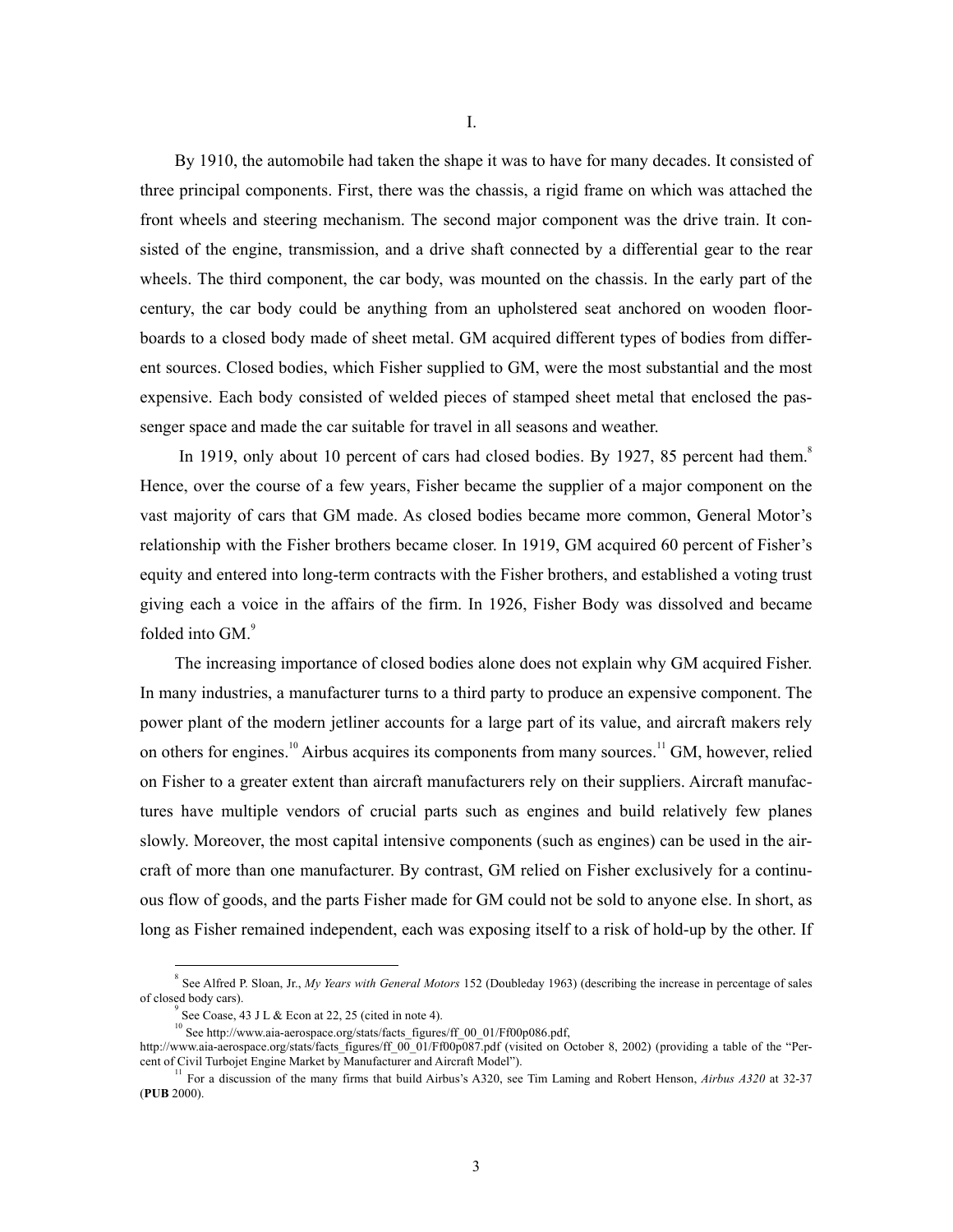Fisher closed or merely threatened to close its doors, GM would be forced to close its production lines down as well, at least for a time. Similarly, GM could threaten to seek other vendors once Fisher invested in dies and other machinery that could be used only for GM cars. The ability of each to hold the other hostage seems to make vertical integration desirable once car bodies be-came so important to its operations.<sup>[12](#page-5-0)</sup>

Coase quickly saw that this explanation could not withstand close scrutiny. GM as well as other firms in the automobile industry routinely relied on outside vendors for critical parts. One could not assert that a hold-up potential led to GM's acquisition of Fisher unless one explained why it did not create the same problem for the other critical vendors as well. The unsoundness of the hold-up explanation became manifest to Coase when he visited A.O. Smith. It had one of the most heavily automated plants in the United States. Filled with expensive and highly specialized machinery, A.O. Smith supplied GM with car frames. If GM could solve the potential hold-up problems that A.O. Smith presented without bringing it inside the firm, GM should have been able to solve them with Fisher.<sup>13</sup> Moreover, Coase found that ways of solving the hold-up problem existed apart from vertical integration.<sup>14</sup> GM, for example, could retain ownership of the dies that Fisher used to stamp sheet metal. Fisher did not have to make a capital investment only to have GM turn to another supplier, and GM's ownership of the dies would allow it to retrieve them in the event that Fisher try to take advantage of it. Rejecting hold-up as the explanation for vertical integration, Coase had to look elsewhere.

The explanation that Coase ultimately developed for vertical integration began with the idea that transaction costs, rather than advantage-taking or private information, drove the organization of production. To present his argument in *The Nature of the Firm*, however, he did not draw on the example of GM and Fisher. Nor did Coase unpack the explanation that GM executives offered—that they wanted Fisher body plants to be next to GM assembly plants. In other words, he did not squarely confront the question of what made Fisher different from A.O. Smith. Why did the executives at GM acquire Fisher and build its own car bodies, but never acquired A.O. Smith or build its own automobile frames? This is the question that Coase did not pursue and that I revisit here. The answer begins with the strategy GM's leader, Alfred Sloan, put in place when he took the helm of GM in the early 1920s.

<sup>&</sup>lt;sup>12</sup> This explanation was the justification for the merger put forward by Klein, Crawford, and Alchian, 21 J L & Econ at 309–310 (cited in note  $6$ ).

<span id="page-5-1"></span><span id="page-5-0"></span>See Coase, *The Nature of the Firm: Origin* at 18 (cited in note 3).

<span id="page-5-2"></span> $14$  See id at 45 (quoting from a letter written in 1932).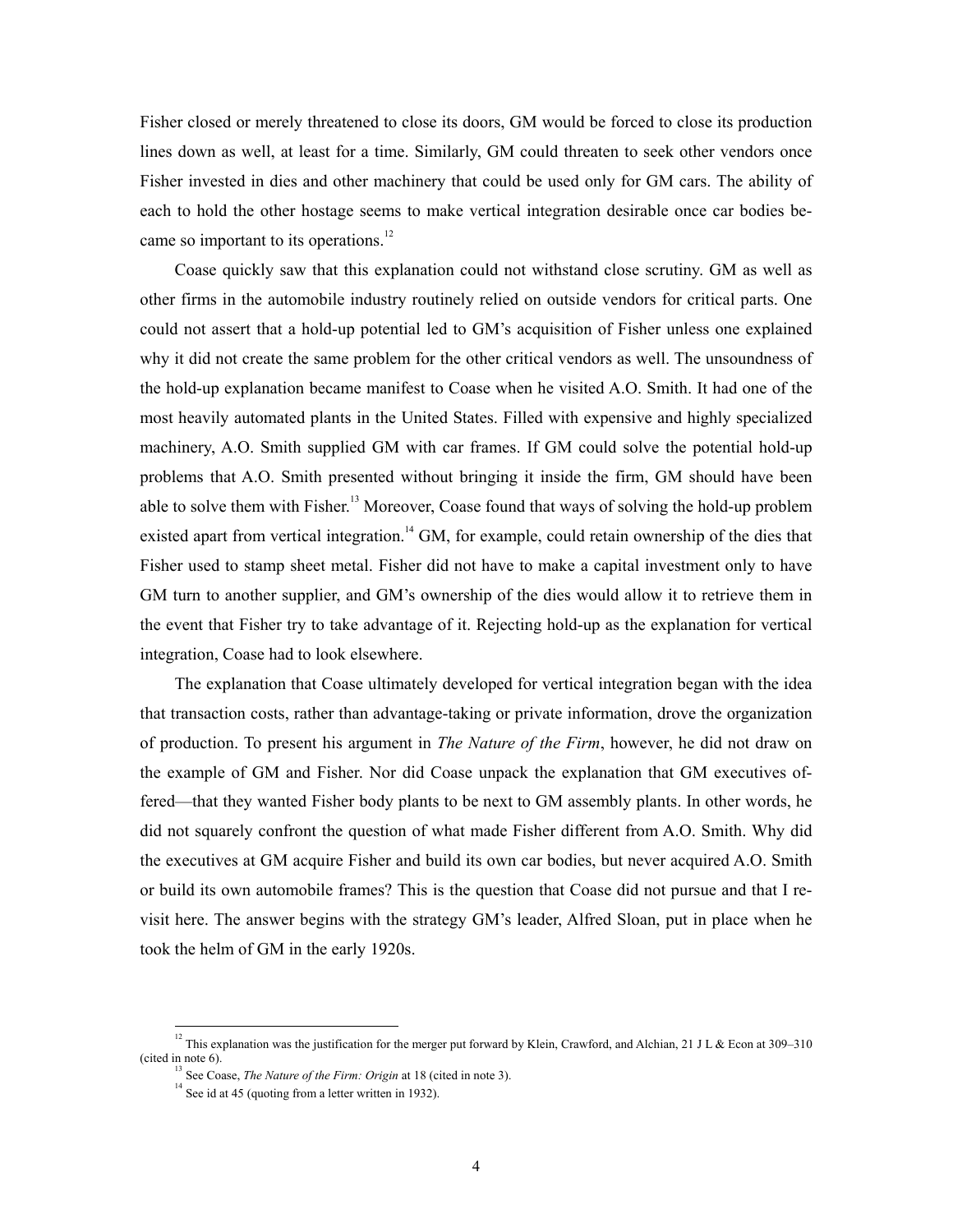Sloan was convinced that crucial to GM's success was expanding the market share of Chevrolet, its lowest priced car.<sup>15</sup> Ford held over half the domestic automobile market and, among lowprice cars, dominated both the Chevrolet and all other rivals. No one could compete with the Model Ts in either durability or in price. Sloan believed that competing effectively against the Model T was crucial to GM's long-term success. GM developed a new Chevrolet, the K Model. It featured a longer body, increased legroom, an improved clutch, and a superior rear-axle housing.<sup>[16](#page-6-1)</sup> The K Model met with only modest success initially. The price gap between it and the Model T was still too large. The Model T continued to enjoy 70 percent of the low-priced car market. To be successful, GM had to find a way both to improve the quality of the K Model and produce it more cheaply.<sup>17</sup>

Central to bringing this about was replacing the person in charge of production in the Chevrolet division with "the best production man in the United States,"<sup>18</sup> a man named William Knudsen. Knudsen was empowered to make dramatic changes at Chevrolet, and he did exactly this. Knudsen divided the production of automobiles into two largely separate operations. First there was the manufacturing of the basic components, such as the engine, the transmission, the wheels, and so forth. Second, there was the question of assembling the component parts. Knudsen was convinced that efficient production required a dramatically different approach to each.<sup>[19](#page-6-4)</sup>

Knudsen insisted that each individual component, such as engines and transmissions, be manufactured in only one location. Motors were to be made in Flint. So too the axles had to be made in one place (Detroit); the transmissions as well (Toledo). Chevrolet had long used outside vendors and acquired parts from other divisions of GM (including radiators, steering wheels, and ball bearings). Knudsen did not object to continuing relationships with outside vendors, provided that they redesign components along the lines he demanded.<sup>[20](#page-6-5)</sup> The car had performance criteria that it needed to meet. In particular, it had to outperform the Model T. Hence, the parts had to be at least as good as those on the Model T. One could not use cheap steel merely because it was cheap, especially not where the Model T used vanadium steel alloys.

Knudsen was content, at least initially, to leave Fisher's manufacturing operations untouched. The principal change Knudsen brought about in GM's relationship with Fisher grew out

<span id="page-6-0"></span><sup>&</sup>lt;sup>15</sup> See Sloan, *My Years with General Motors* at 152 (cited in note 8).

<span id="page-6-2"></span><span id="page-6-1"></span> $^{16}$  See id at 153–54.

<sup>&</sup>lt;sup>17</sup> The story set out here can be found in David A. Hounshell, *From the American System to Mass Production 1800–1932: The Development of Manufacturing Technology in the United States* 263–301 (Johns Hopkins 1984).

<span id="page-6-4"></span><span id="page-6-3"></span>

<sup>&</sup>lt;sup>18</sup> See Robert Lacey, *Ford: The Men and the Machine* 274 (Little, Brown 1986) (quoting Henry Ford).<br><sup>19</sup> Knudsen's work at GM is described in Hounshell, *American System* at 263–301 (cited in note 17). For Knudsen's own count, see William S. Knudsen, *"For Economical Transportation": How the Chevrolet Motor Company Applies Its Own Slogan to Production*, Industrial Management, August 1927, at 65–68.

<span id="page-6-5"></span><sup>20</sup> See Knudsen, *"For Economical Transportation"* at 68 (cited in note 17).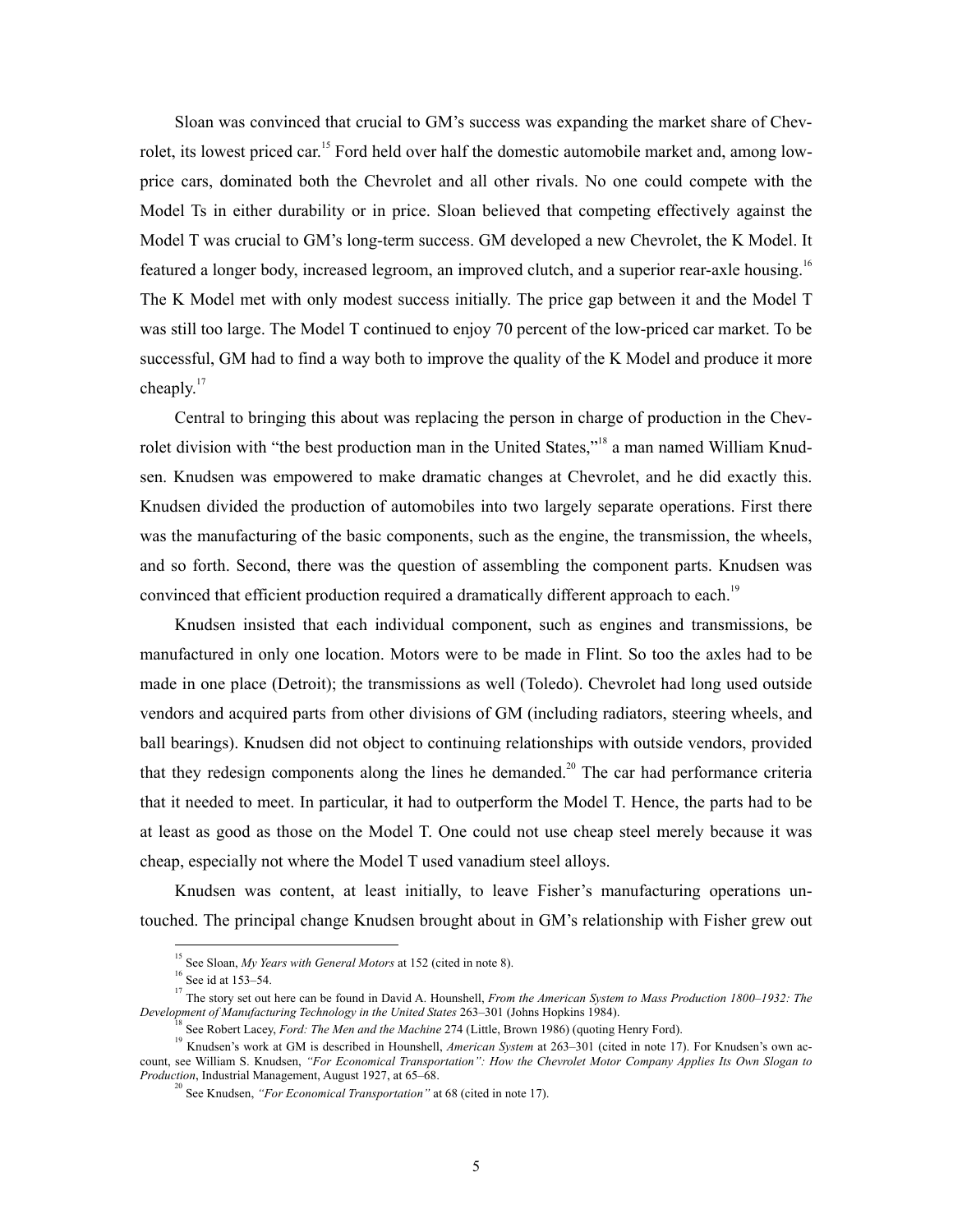of his approach to assembly of automobile components, not the manufacture of individual com-ponents.<sup>[21](#page-7-0)</sup> Automobile components are easy to ship in bulk, while finished cars are not. Moreover, while economies of scale exist in manufacturing automobile components such as engines and frames, there are relatively fewer in assembling cars, once a model is produced in sufficient volume and the method for assembling the car has been refined and documented. Assembly plants consist of large open factory floors with conveyers and pulleys that bring the pieces to the correct place. They were not expensive to build or replicate.<sup>[22](#page-7-1)</sup> Moreover, as long as the delivery of components was properly coordinated, the assembly of the cars required little in the way of skilled labor. The basic philosophy of mass production is the manufacture of component parts to high tolerances. If this was done properly, the assembly of the car itself required no special expertise.<sup>[23](#page-7-2)</sup> Assembly of automobiles did not depend upon expert fitters who assembled the parts to shape them so that they worked together. "In mass production, there are no fitters."<sup>[24](#page-7-3)</sup> The costs associated with building assembly plants and the costs of hiring and supervising the largely unskilled workforce were lower than the cost of transporting finished cars across long distances.

Capturing these savings at Chevrolet, however, required Knudsen to change GM's relationship with Fisher. Fisher could continue to stamp the different pieces of sheet metal at its own factories. These stamped parts, like other auto components, could be shipped at low cost. But assembling the pieces into the automobile body was a different matter. Like a finished car, a completed car body is expensive to ship and more subject to dents and other damage en route. Moreover, storing an inventory of assembled car bodies was a nontrivial problem. Stamped pieces of sheet metal can be stacked; welded car bodies cannot be. Every eyewitness to these assembly plants marveled not at the physical plant itself, but rather the level of organization needed to ensure the steady flow of more than a million pounds of material each day that kept the assembly line in operation.<sup>25</sup>

Knudsen insisted that Fisher adopt the same practices for assembling car bodies as he instituted for the different components of the chassis and drive train. Fisher could stamp the sheet

<span id="page-7-0"></span><sup>&</sup>lt;sup>21</sup> Again, after Knudsen himself, Hounshell provides the best account of the transformation of Chevrolet during the 1920s. See Hounshell, *American System* at 266 (cited in note 17) (describing Chevrolet under Knudsen in the 1920's). 22

<span id="page-7-1"></span>See James M. Rubenstein, *Making and Selling Cars: Innovation and Change in the U.S. Automotive Industry* 23 (Johns Hopkins 2001) (noting that, at Ford, the moving assembly line reduced the amount of labor it took to build a Model T in half over the course of a single year without having to make hardly any capital investment at all). The failure to understand the dramatic difference between the capital costs (including human capital) of manufacturing of components on the one hand and their assembly on the other is the primary failing of those who have studied GM's acquisition of Fisher.<br><sup>23</sup> The parts of the Model T were engineered and milled to such fine tolerances that the motor itself was not run until the car

<span id="page-7-2"></span>was completely assembled. There were not even test drives to ensure the car worked. See Fred H. Colvin, *Building an Automobile Every 40 Seconds*, American Machinist, at 761; Hounshell, *American System* at 234 (cited in note 17) (discussing the Ford plant's assembly workers).

<span id="page-7-3"></span><sup>&</sup>lt;sup>24</sup> See Henry Ford, *Mass Production*, in 30 Encyclopedia Britannica 821, 822 (1926).<br><sup>25</sup> See Colvin, *Building an Automobile Every 40 Seconds* at 759 (cited in note 23).

<span id="page-7-4"></span>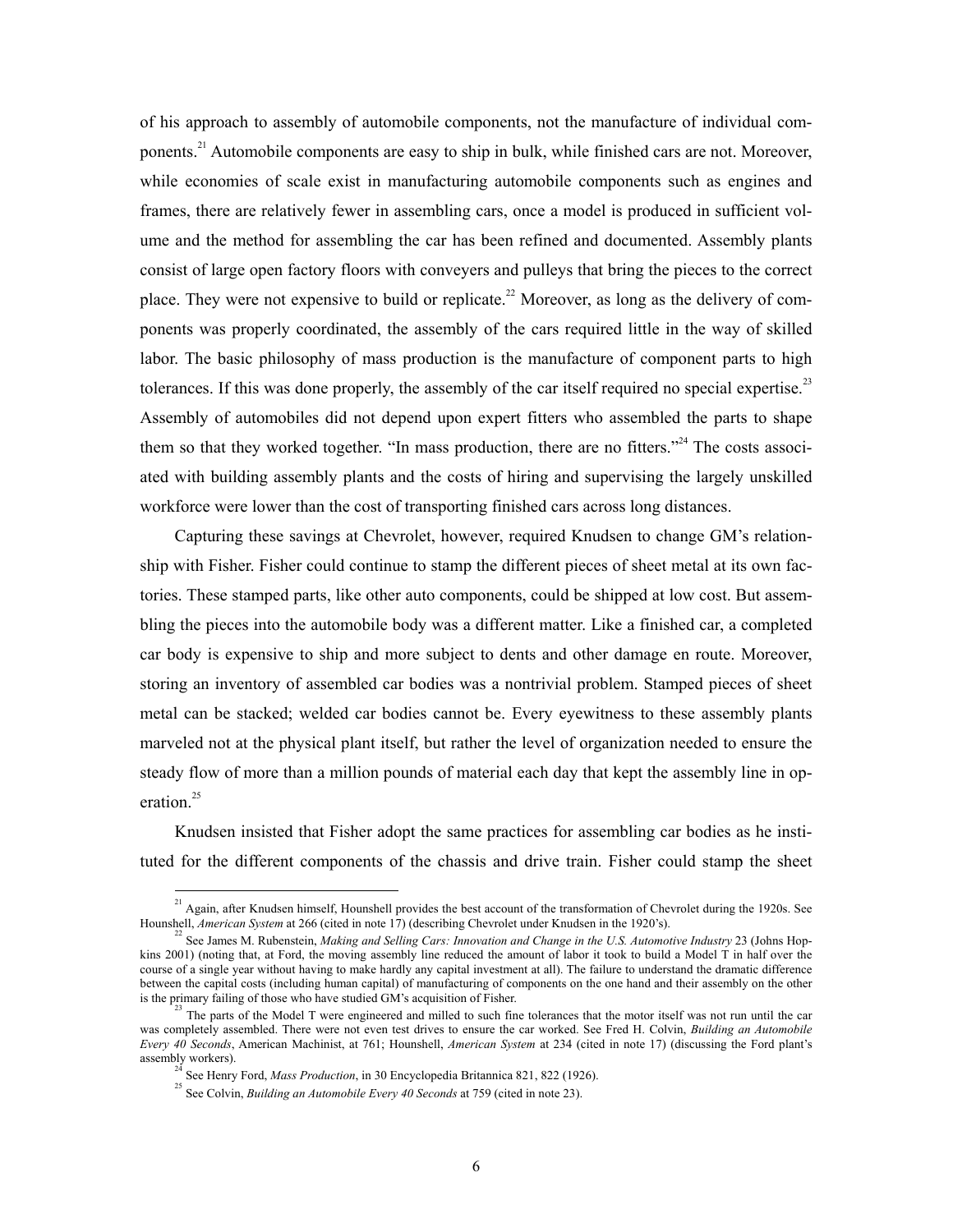metal anywhere, but the bodies themselves had to be welded together at a factory adjacent to the auto assembly plant. The two plants were to be connected with a system of dollies and conveyers. The cost of making this change was modest. The cost of shifting the location in Fisher's car body assembly plants required a capital investment of about \$5 million.<sup>[26](#page-8-0)</sup> This is a trivial sum compared with Chevrolet's annual operating expenses of half a billion dollars.<sup>27</sup> Body assembly plants, like auto assembly plants, require little more than open factory space and a conveyor system. There is almost no asset specialization.<sup>28</sup> Moreover, it was easy enough for GM to pay for building the facility and then lease the space to Fisher.<sup>29</sup> In short, with Knudsen's arrival at Chevrolet what changed was not asset-specific investment by Fisher in Chevrolet, but rather the way Fisher conducted its day-to-day operations.

Knudsen brought to Chevrolet a production strategy that resulted in a world in which a large part of Fisher's operations were physically joined with Chevrolet's. Controls had to be put in place to ensure that each day the proper number of engines, transmissions, and frames were delivered to the assembly plant. At the same time, a corresponding assortment of stamped sheet metal (as dictated by Knudsen) had to arrive at the adjacent Fisher assembly plant. At the same time the components for the chassis and the drive train were brought together at the Chevrolet plant, the pieces of sheet model forming the body of the relevant model had to be rolled on a dolly from the Fisher plant and deposited at the appointed place in the Chevrolet assembly line.

Completely central to Knudsen's view of production was the idea of central planning and engineering. The center directed each of the managers as to how many cars to make each month and ensured that the necessary components were shipped. Changes or alterations were cleared through the center. One central authority decided how many of which model would be made at each Fisher/Chevrolet assembly location each month. At each location, Fisher and Chevrolet had to coordinate minute-by-minute operations. A stranger visiting any site would likely not see any separation between Fisher's operations and Chevrolet's. In short, Knudsen's decisions about how to produce the Chevrolet required seamlessly integrating Fisher's body assembly operation with its own auto assembly operation.

Knudsen's scheme did not require the creation of a single entity as a legal matter. It is possible to imagine that Fisher and GM could have continued to coordinate through contract even if the acquisition had not taken place. In the 19th Century, for example, it was common for factory

<span id="page-8-1"></span><span id="page-8-0"></span> <sup>26</sup> See Coase, 43 J L & Econ at 29 (cited in note 4).

<sup>&</sup>lt;sup>27</sup> See Sloan, *My Years with General Motors* at 154–55 (cited in note 8) (noting that 481,000 Chevrolets were sold in 1925 with a list price of the basic model (the touring car) at \$510).

<span id="page-8-2"></span><sup>&</sup>lt;sup>28</sup> See Rubenstein, *Making and Selling Cars* at 23 (cited in note 22).<br><sup>29</sup> See Coase, 43 J L & Econ at 29 (cited in note 4).

<span id="page-8-3"></span>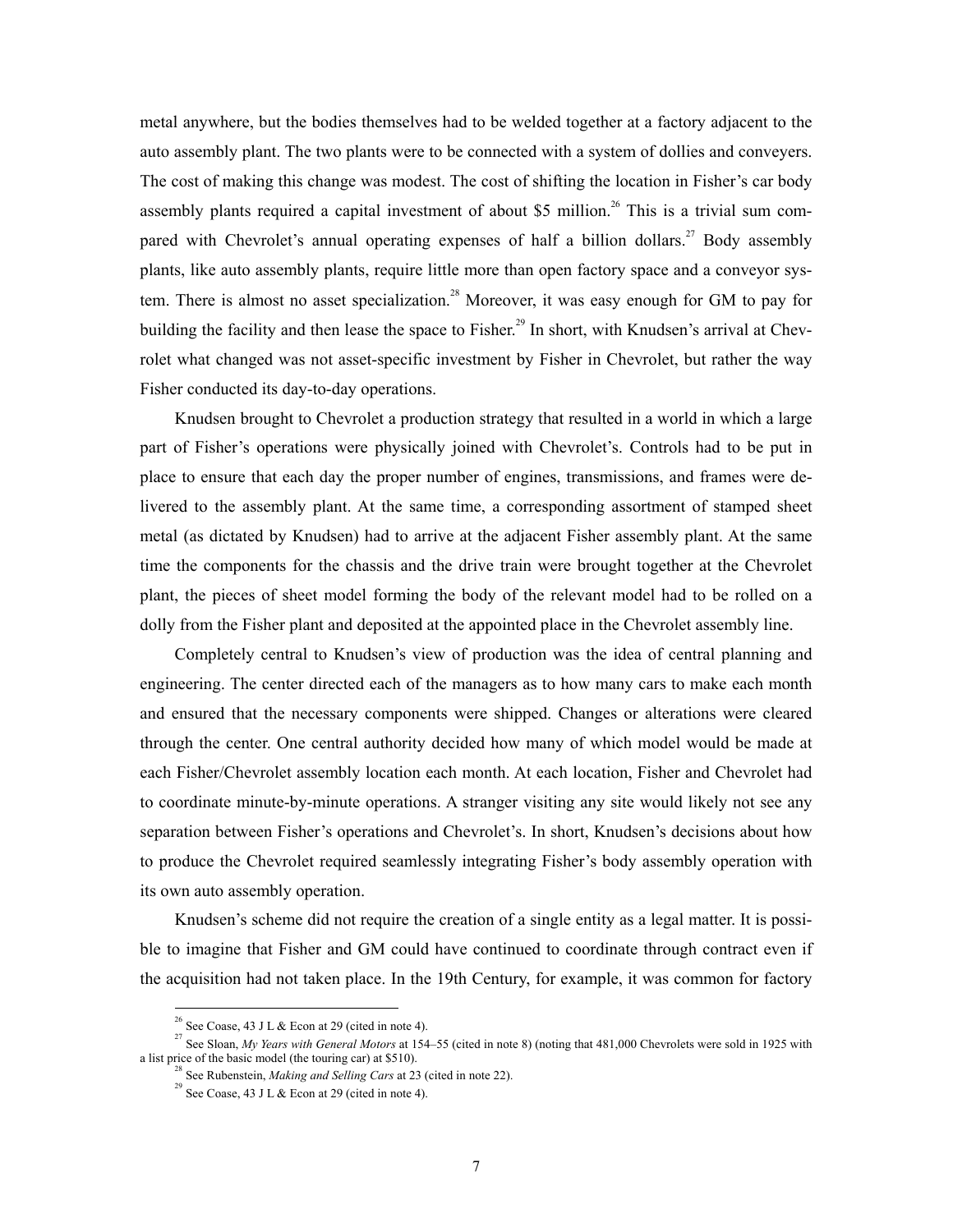owners to hire independent jobbers who supplied the labor force.<sup>30</sup> An assembly line with two separate owners is like a railroad between two cities with half the track being owned by one firm and half by another. Such things have precedent. (The Central Pacific and the Union Pacific being the most obvious example.<sup>31</sup>) All the issues of coordination can (and indeed for some period of time were) solved through contract. Nevertheless, one suspects that once the two operations be-came so closely integrated, GM's complete acquisition of Fisher was the logical next step.<sup>[32](#page-9-2)</sup>

From the perspective of an economist interested in how goods are produced and the extent to which operations take place in the market or through command and control inside the firm, the integration of Fisher and Chevrolet took place *before* acquisition. GM's acquisition of Fisher Body in 1926 was not the main event. Indeed, the acquisition may have had almost no effect on the way in which Chevrolet interacted with Fisher at the plant level. Many of the decisions, such as the way in which the managers of any two assembly operations coordinated their work, was unaffected.

#### II.

We can return then to the puzzle that Coase left unanswered: How was Fisher different from A.O. Smith? The answer is straightforward: Completed car bodies (which Fisher supplied) were expensive to ship and hard to store, but automobile frames (which A.O. Smith supplied) can be shipped and stored easily. Efficient manufacture requires coordination of the assembly of the body with the rest of the car. The assembly of the frame requires no such coordination. The reasons for bringing Fisher within GM's orbit had nothing to do with asset-specificity and everything to do with minimizing production costs. Even when one retraces old journeys many decades later the basic landscape does not change.

GM, and more specifically Chevrolet, reorganized its production in the 1920s with a view to capturing the same efficiencies as Ford. Doing this required a dramatic increase in the level of cooperation between GM and Fisher, to the extent of building factories next to one another and ensuring production in each were seamlessly coordinated. Indeed, relocating Fisher's assembly

<span id="page-9-0"></span> $30<sup>30</sup>$  The use of jobbers seems to have declined only when increasing economies of scale also required greater control over each detail of the assembly process. See Hounshell, *American System* at 120 (cited in note 17) (discussing outside contracting of manufacturing products).

<span id="page-9-1"></span><sup>31</sup> For an account of the political forces that allowed these two firms to run the first transcontinental railroad, see David H. Bain, *Empire Express: Building The First Transcontinental Railroad* 104–18 (Viking 1999) (describing the creation of the transcontinental railroad).

<span id="page-9-2"></span><sup>32</sup> Sloan himself thought of the merger in exactly this way. See Sloan, *My Years with General Motors* at 162 ("There were operating economies to be gained by co-ordinating body and chassis assemblies, and with the closed body becoming dominant in the industry, it seems sensible to bring the body operation entirely under the General Motors roof.").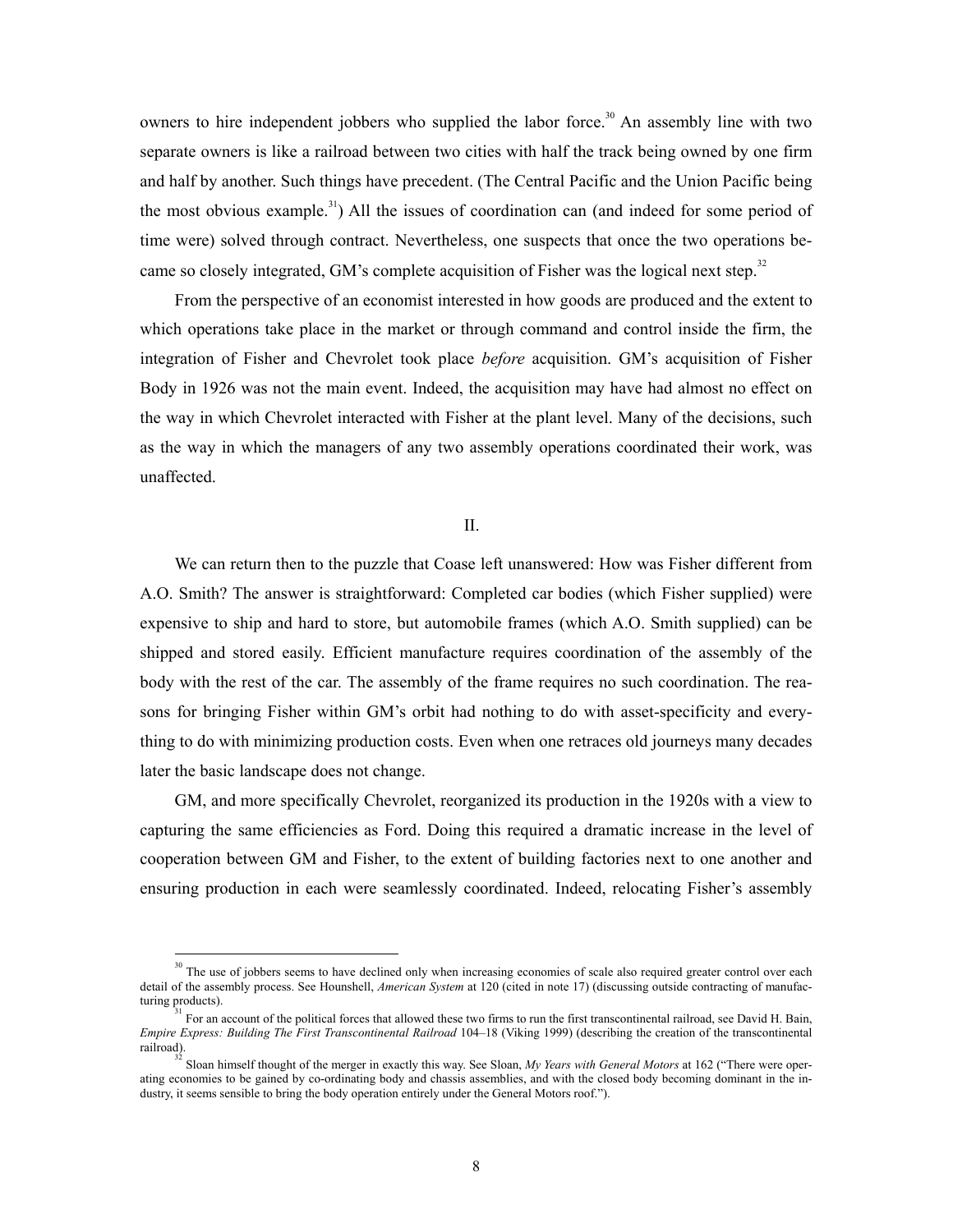operation made Fisher more integrated with Chevrolet than suppliers inside GM itself, even before the merger in 1926. Chevrolet's source of radiators provides a good illustration.

In 1925, Chevrolet used radiators from Harrison, a wholly-owned division of GM. As a matter of legal form, interactions with Harrison were inside a single legal entity, while those with Fisher were not. Chevrolet could have acquired its radiators as easily from a third-party vendor as from Harrison. Moreover, it could readily switch from Harrison to another source of supply at little cost or acquire its radiators from multiple sources. Nothing in the way Chevrolet organized its production required close cooperation from Harrison. Neither Knudsen nor anyone else at Chevrolet had the control over Harrison's operations that remotely resembled the control they had over Fisher's. The control rights Chevrolet acquired by both contract and its long-term relationship made Fisher's assembly operations much more a part of the Chevrolet "firm" than Harrison ever was even before vertical integration occurred.

#### III.

The distinction between an activity in a firm and activity outside one is a useful one. But drawing a line between the two is often hard. Moreover, drawing this line by identifying the different legal entities engaged in a particular economic activity is often misleading. Vertical integration may bring no change at all in the way two entities interact with each other. The firm-market boundary can be unaffected. The question of how economic activity is organized is separate from the question of which legal entities own which assets. Vertical integration in the case of GM and Fisher had only a modest effect on the way in which Fisher actually built its car bodies. Another merger in the early history of the Ford Motor Company points to the same conclusion.

In 1903, Henry Ford was a failure. He formed the Detroit Motor Company in 1901 and ran it into the ground. He then founded the Henry Ford Company and was thrown out when he proved incapable of bringing his car designs into production. He started the Ford Motor Company, his third company, on a shoestring. He had little money of his own and, given his track record, little ability to raise it from anyone else. He started with only \$28,000<sup>33</sup> and had only \$223 left before selling his first car.<sup>[34](#page-10-1)</sup> Nevertheless, by 1909 Ford was rich and poised to become rich beyond dreams of avarice.<sup>[35](#page-10-2)</sup> What did Ford do between 1903 and 1909 and to acquire so much wealth? And, crucial for our purposes, how much of this value was embedded in the Ford Motor Company?

<span id="page-10-0"></span> <sup>33</sup> See Horace Lucien Arnold and Fay Leone Faurote, *Ford Methods and the Ford Shops* 14 (Engineering Magazine 1919).

<span id="page-10-1"></span><sup>&</sup>lt;sup>34</sup> See Lacey, *Ford: The Men and the Machine* at 74 (cited in note 18) (discussing Ford's early finances).

<span id="page-10-2"></span><sup>&</sup>lt;sup>35</sup> See Lacey, *Ford: The Men and the Machine* at 94, 147–48 (cited in note 18) (discussing Ford's rise and success).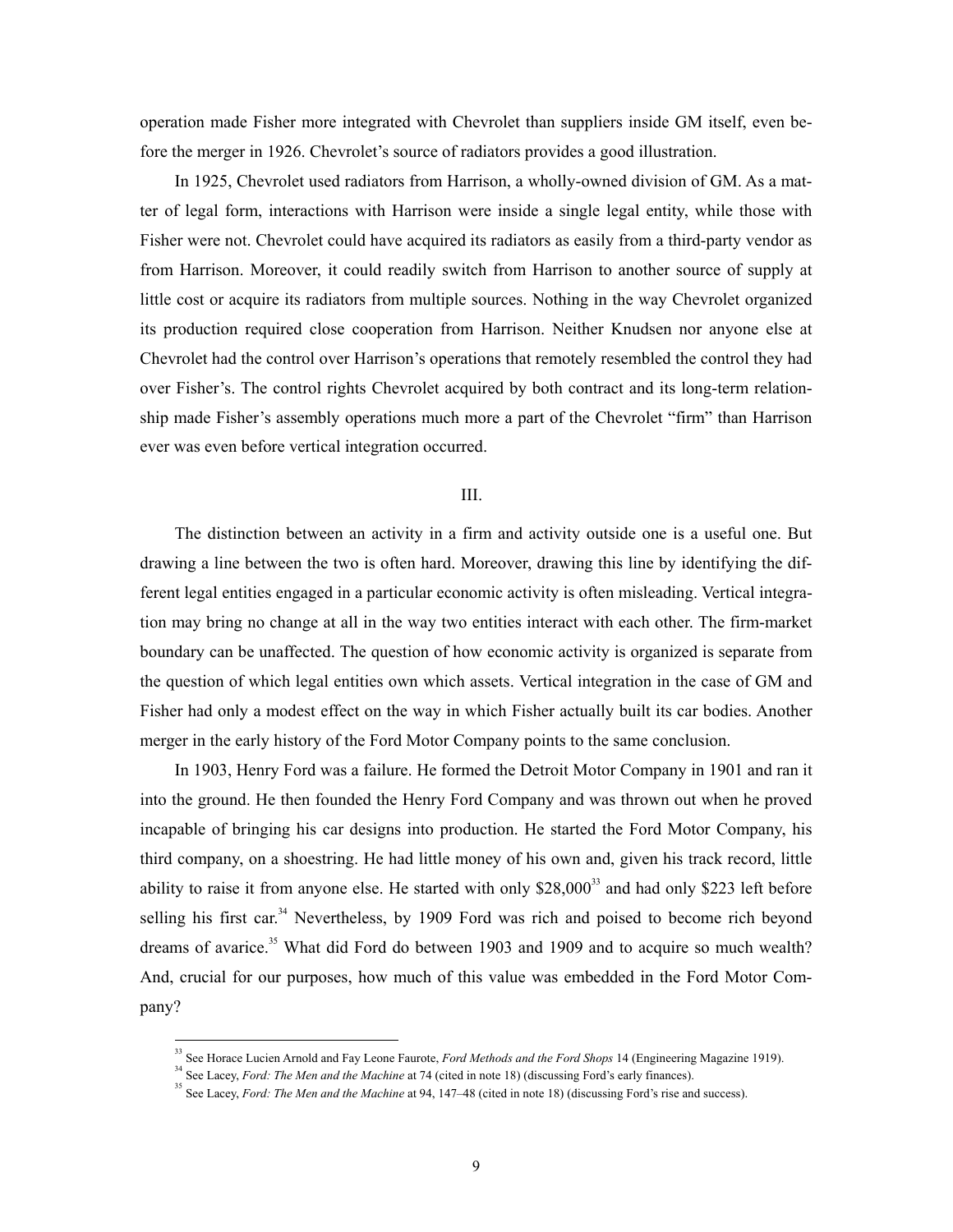Henry Ford had three qualities that separated him from the hundreds of others who formed car companies at the start of the 20th Century. First, Ford was a great designer of cars. In the first years of the century, no one else designed cars so well. Whatever other failings he had (and there were many) no one doubted his ability to design cars. The car he designed at the Henry Ford Company (his second company) was among the best of its time. The car the company ultimately produced (renamed Cadillac) was successful in large measure because Ford was its designer.<sup>[36](#page-11-0)</sup>

But Ford's greatest car design was the Model T. Before the Model T, cars were still wagons with engines attached. The Model T consisted of a single rigid metal frame, to which the drive train was affixed in only three places. The car was at once light, flexible, and durable. Ford used exotic alloys to reduce the weight of the car further still. The engine, transmission, and magneto were enclosed within a single housing that protected them from the elements. Every part of the car was designed to be assembled, and operated, and maintained easily.<sup>[37](#page-11-1)</sup> Many cars of the time were much more expensive, but, putting "extras" such as lavish appointments to one side, it was the finest car ever made.<sup>38</sup> It was the first modern automobile, a durable, efficient machine that took people on rugged dirt roads wherever they wanted to go.

Ford's second extraordinary quality was his willingness to bet big. Before the Model T, the Ford Motor Company's cars had been successful and had made Ford a millionaire. At the start, the company farmed out all of its manufacturing operations. Ford oversaw a small assembly operation. He spent \$384 on parts for each car, but only \$20 on the labor needed to assemble each car<sup>39</sup>), and he could have comfortably remained on that course. Instead, he took all the money he had made to date and risked everything on the Model T. He gambled that he could take this car, produce it for much less than anyone thought possible, and persuade millions to buy it. At a time when most thought cars were merely playthings for the rich, Ford believed that a car could be built that was so useful that ordinary people would give up the greater part of a year's salary to own one.

The Model T was a huge success, and the patent protection Ford won for some crucial elements of Model T design made it hard for others to follow his lead.<sup>40</sup> Hence, Ford had several years to enjoy the benefit of designing the Model T and betting that it would find commercial ac-

<span id="page-11-0"></span> $\frac{1}{36}$  See Arthur Pound, *The Turning Wheel: The Story of General Motors Through Twenty-Five Years 1908–1933* 102–03 (Doubleday 1934).

<sup>37</sup> For a comprehensive account of the Model T, its components, and how to repair and replace them, see Victor W. Pagé, *Model T Ford Car* (Henley rev ed 1925). 38

<span id="page-11-2"></span><span id="page-11-1"></span>See Lacey, *Ford: The Men and the Machine* at 95 (cited in note 19) (describing Ford's Model T).

<span id="page-11-4"></span><span id="page-11-3"></span> $39$  See id at 73 (discussing the Model T's production costs).

<sup>&</sup>lt;sup>40</sup> There were eight patents covering the Model T. The most important was the U.S. Patent No 1,012,620, which covered the way in which the drive train was connected to the chassis. For a discussion, see Arnold and Faurote, *Ford Methods and the Ford Shops* at  $20-21$  (cited in note 23).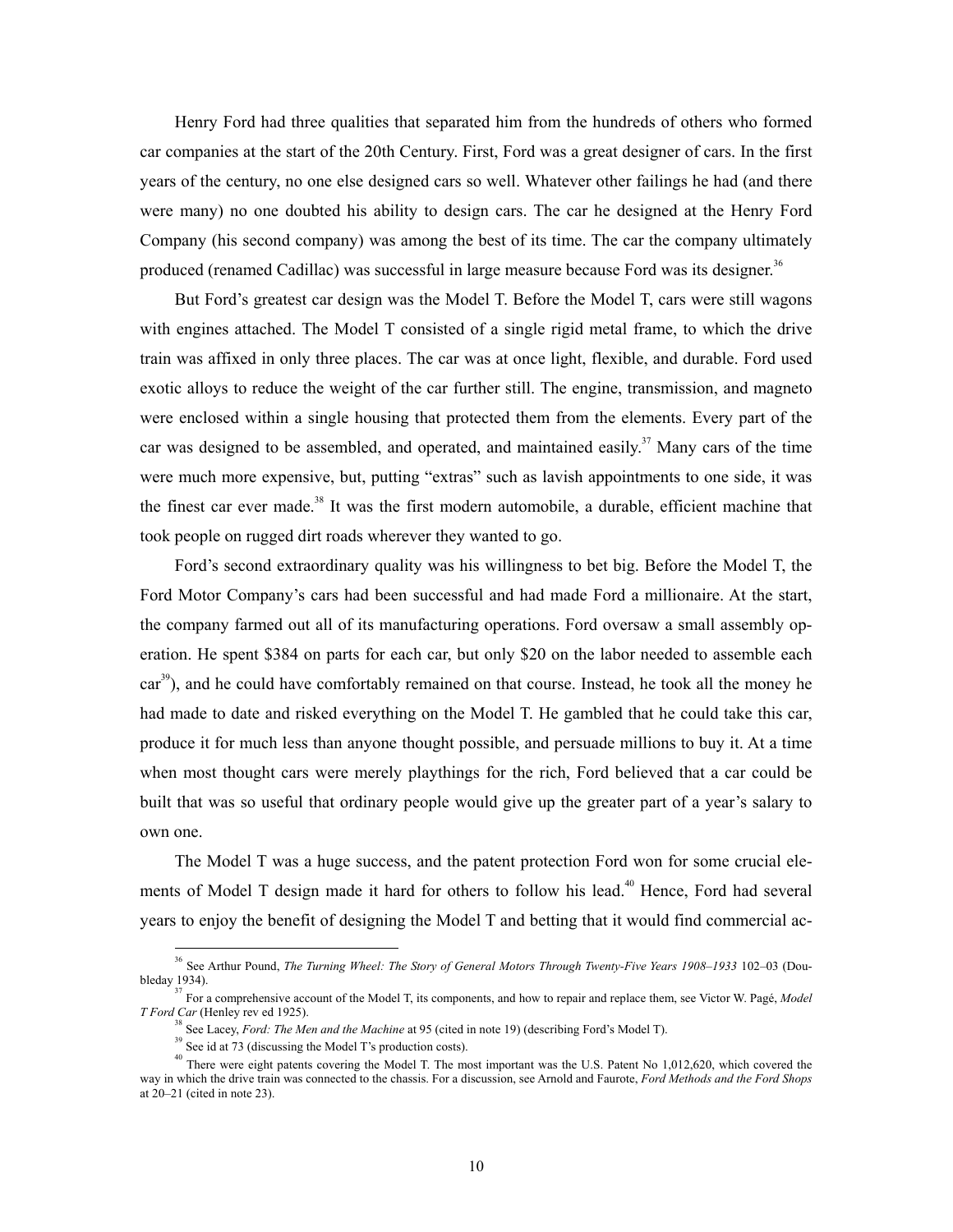ceptance. But Ford's willingness to bet big and his design do not explain how Ford came to dominate the automobile industry between 1912 and 1925. The Model T was a revolutionary car in 1908, but it was essentially unchanged in 1912. Nothing prevented others from producing a car much like the Model T. The patents did not foreclose other low-cost designs. Nor did Ford possess any secret manufacturing techniques. Ford allowed anyone to visit his plant and see exactly how he produced the car.<sup>[41](#page-12-0)</sup> Anyone who wanted to could design a car like the Model T and copy Ford's production methods. Nor did manufacture of such a car require investments of capital that were out of reach of the many others in the industry in 1913. Indeed, at this point, Ford's entire capital investment in his physical plant and equipment was less than \$10 million, at a time when his annual operating expenses were \$74 million and his revenues were more than \$89 million.<sup>42</sup>

What prevented others from competing with Ford after they saw the Model T and the success it enjoyed? Why did it take 15 years before someone like Knudsen came along to reorganize the production of the K Model Chevrolet and produce a competitive alternative to the Model T? Ford's gifts as a designer and his willingness to gamble do not explain this part of the story. Ford enlisted others to help him in designing the Model T. One of the revolutionary features of the Model T (encasing the drive train) was not his or his employees', but rather a team of engineers at a sheet metal stamping firm in Buffalo called Keim Mills.<sup>43</sup> Ford himself had little expertise in sheet metal stamping. Moreover, at this period, the presses used to stamp sheet metal and the dies needed to fabricate any given part were hard to replicate. Ford had greater reason to ensure that he had control over the assets dedicated to the production of the Model T than those at Chevrolet 15 years later.

But the value Ford derived from Keim Mills stemmed only in small part on the specialized assets. More important was the help he enjoyed from the engineers who worked there. Ford's success between 1909 and 1925 came from the team of engineers who surrounded him. They devised thousands of ways to produce the Model T more efficiently, more cheaply, and in greater volume. Most of the production innovations Ford's team put in place came from organizing the flow of production. The Ford team took each step and each part and figured out how to rearrange

<span id="page-12-0"></span> $\frac{1}{41}$  See *Ford Factory Facts* 5 (Ford 1915) ("The Ford Motor Company is pleased to extend to all visitors the privilege of an inspection of its plant."). The American Machinist carried a series of articles on Ford's manufacturing techniques in 1913. See, for example, Colvin, *Building an Automobile Every 40 Seconds* at 757 (cited in note 23). Another series that appeared in the Engineering Magazine in 1915 was later published as a book. See Arnold and Faurote, *Ford Methods and* 

See id at 25 (\$3.575 million on buildings, tanks, and fixtures through February 1914 and \$2.8 million on equipment); id at 13 (revenues of \$89.1 million in 1913); id at 1 (profits of \$15 million per year). 43

<span id="page-12-2"></span><span id="page-12-1"></span>See Lacey, *Ford: The Men and the Machine* at 94–95 (cited in note 18) (describing the stamping process and the Keim mills).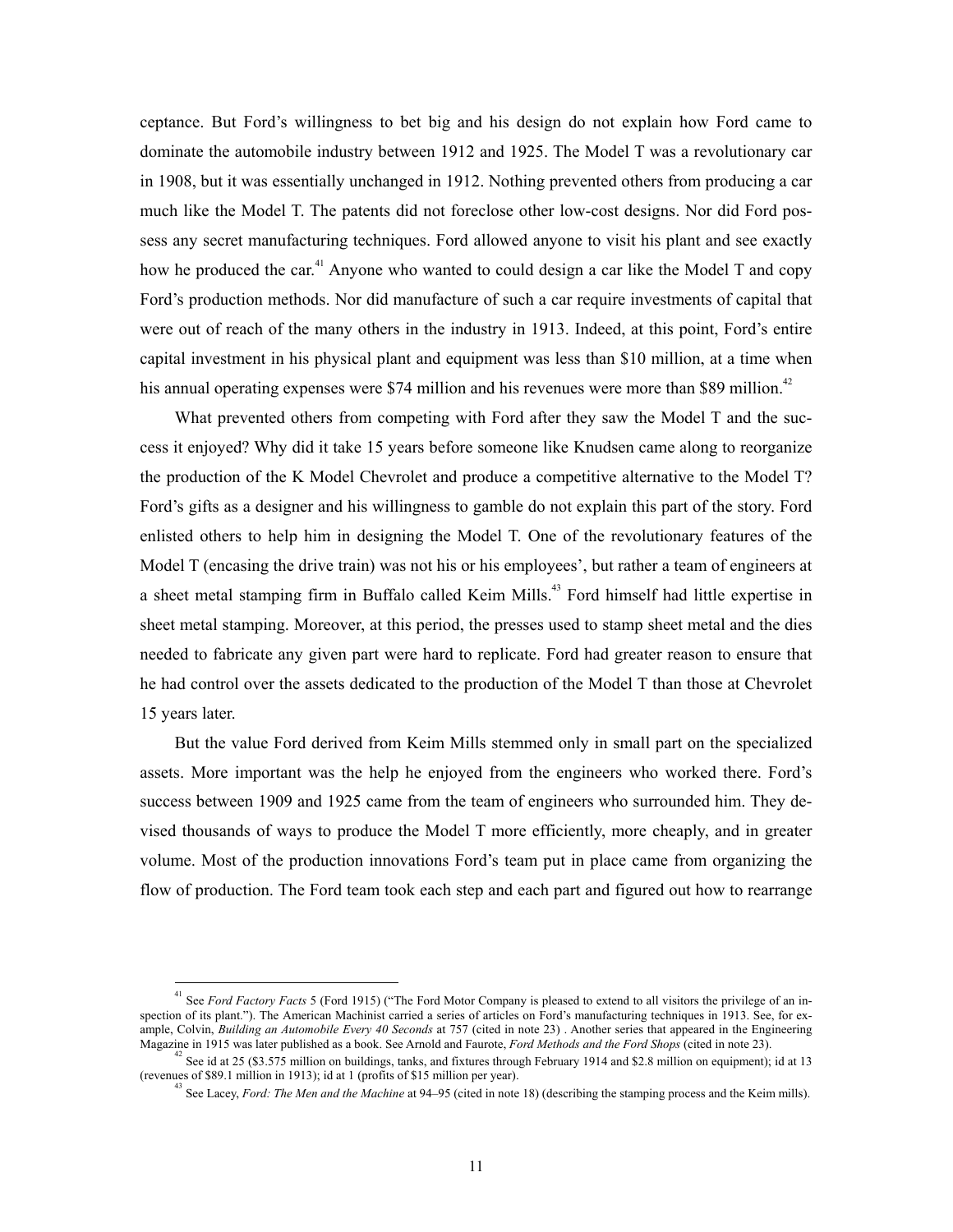the work and redesign the component to make it better and cheaper.<sup>[44](#page-13-0)</sup> The moving assembly line (put in place in 1913, fully five years after the Model T entered production<sup>45</sup>) was the most striking innovation, but it was only one of many.

Ford became rich in large part because his team worked unusually well together, and they created efficiencies in mass production that had never been seen before, both by refining old production techniques and putting in place new ones. Ford's d[esi](#page-13-3)gn gifts, his vision, and his patents gave him a head start over potential rivals. The team ensured that he kept his lead. Month by month they found small improvements in the car and especially its method of manufacture.

Imagine an entrepreneur who set out to build a car comparable to Ford's Model T. With a modest amount of capital and good design skills and a competent production team, he could reverse engineer the car, design around the patents, and imitate Ford's production practices. Within six months or a year's time, he might bring to market a car that was as good as the one Ford produced the year before. But it would be too late. He would discover that he was competing against a slightly better Model T the price of which had fallen by 10 percent. To be more precise, the Model T (Touring) had a factory price of \$600 in 1913, \$550 in 1914, \$490 in 1915, \$440 in 1916, and \$360 in 1917.<sup>46</sup> The Ford Motor Company, as a collection of physical assets, was not worth much. As long as Ford had his engineering drawings, the necessary gauges, his patents, and his team, little else mattered. His factory could burn to the ground, all but a handful of employee could quit, and the value of what Ford owned would be remarkably unaffected.

The Ford Motor Company owned the Model T design and the information needed to build it. But the corporation did not own the team. Indeed, among the most important members of the team worked for Keim Mills and not for Ford at all.<sup>47</sup> For a period of time, the contracts and relationship between Ford Motor and Keim Mills, and between Keim Mills and its engineers were satisfactory. Ultimately, Ford acquired Keim Mills and it became a wholly-owned subsidiary of Ford. But the major event (and the one that had the greatest consequences for the long-term success of Ford) came after Ford acquired Keim Mills.

The unskilled workers who ran the stamping presses at Keim Mills thought that they had the ability to hold-up Ford. They were sadly mistaken. When they went on strike, Ford promptly shut the entire firm down. Just as a contract could have been written that vested title in the stamping

<span id="page-13-0"></span><sup>&</sup>lt;sup>44</sup> The idea that the Model T never changed is an illusion. A practiced eye can tell the date of manufacture of any particular Model T within a few years at a glance. With only a little more study, one can narrow it down to a few months. See Bruce W. McCalley, *Model T Ford: The Car that Changed the World* 11 (Krause 1994).

<sup>45</sup> See id at 11 (first Model Ts manufactured in 1908); Rubenstein, *Making and Selling Cars* at 23 (cited in note 22) (describing the first moving production line in 1913).

<span id="page-13-2"></span><span id="page-13-1"></span><sup>46</sup> See McCalley, *Model T Ford: The Car that Changed the World* at 141, 171, 193, 195, 231 (cited in note 44).

<span id="page-13-3"></span><sup>47</sup> See Hounshell, *American System* at 234 (cited in note 17) (describing the Keim team).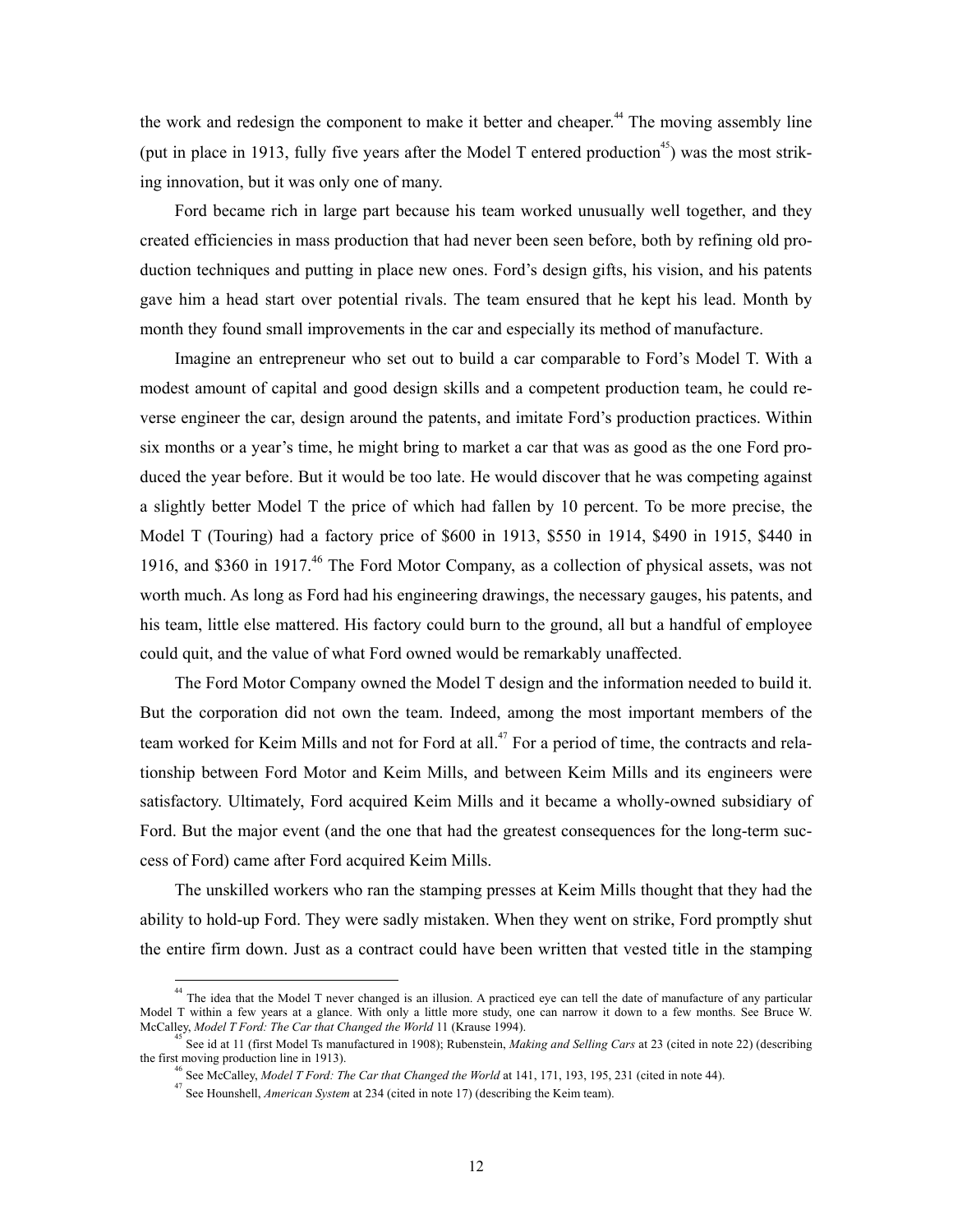presses in Ford, Keim's status as a wholly-owned subsidiary gave him the same power. Ford immediately dissolved Keim Mills and moved all the stamping presses to Detroit. More importantly, he was able to persuade the senior team at Keim Mills to move to Detroit as well. Here what mattered was not whether Keim Mills was independent or wholly-owned, but whether Henry Ford's powers of persuasion were sufficient to keep his team together. The value of an enterprise resides in large measure in the team that runs it.<sup>48</sup> The most important contributions of the Keim Mills team came from their skill in organizing automobile production, not from their expertise with respect to stamping metal parts or any other specialized skill. It was, for example, one of them that created the incentive compensation system that allowed Henry Ford to boast that he paid his workers \$5 a day.<sup>49</sup>

The value of a team, however, is independent of the legal entity that employs them. Ford became rich because he was able to assemble a great team and keep it together. It is not surprising that ultimately the team became Ford employees, just as it is not surprising that GM ultimately acquired Fisher. But again the formal legal event did not coincide with the events that mattered. The members of the Keim Mills team designed the Model T well *before* vertical integration, and their later contributions came only when they moved from Buffalo to Detroit, an event that took place *after* vertical integration and that did not depend on it.

#### IV.

The production of the Model T Ford and the K Model Chevrolet are two important events in the early history of the automobile industry. They were both great success stories in which Keim Mills and Fisher Body played crucial roles. They also present two instances in which an upstream supplier ultimately became a wholly-owned subsidiary of its principal buyer. In the case of GM, efficient production required command and control over a large part of Fisher Body's operations. The assembly of car bodies from individual pieces of sheet metal requires little in the way of specialized assets or capital, but the control the automobile assembler has over the operation in mass production ensures that the two operations are part of the same firm in the economic sense. In the case of Ford, vertical integration is one part of a story connected with acquisition of human capital. Vertical integration helped Ford keep the Keim Mills team, but the team existed before vertical integration, and its full value came after vertical integration only when the team moved to De-

 <sup>48</sup> For an account of this episode, see Lacey, *Ford: The Men and the Machine* at 106 (cited in note 18). It may be no accident that Ford Motor lost its primacy as the Keim Mills team deserted Henry Ford. Its members included William Knudsen, the production man Ford himself thought the best in the business. See note 18.

<span id="page-14-0"></span> $\beta$  Faced with extraordinary employee turnover, one of the Keim Mills team (John Lee) instituted a new wage structure. He maintained a base pay of \$2.34, but a worker could earn \$5 a day if they worked for 6 months and qualified in other respects. See Lacey, *Ford: The Men and the Machine* at 117–18 (cited in note 18) (describing Ford's employee pay rates).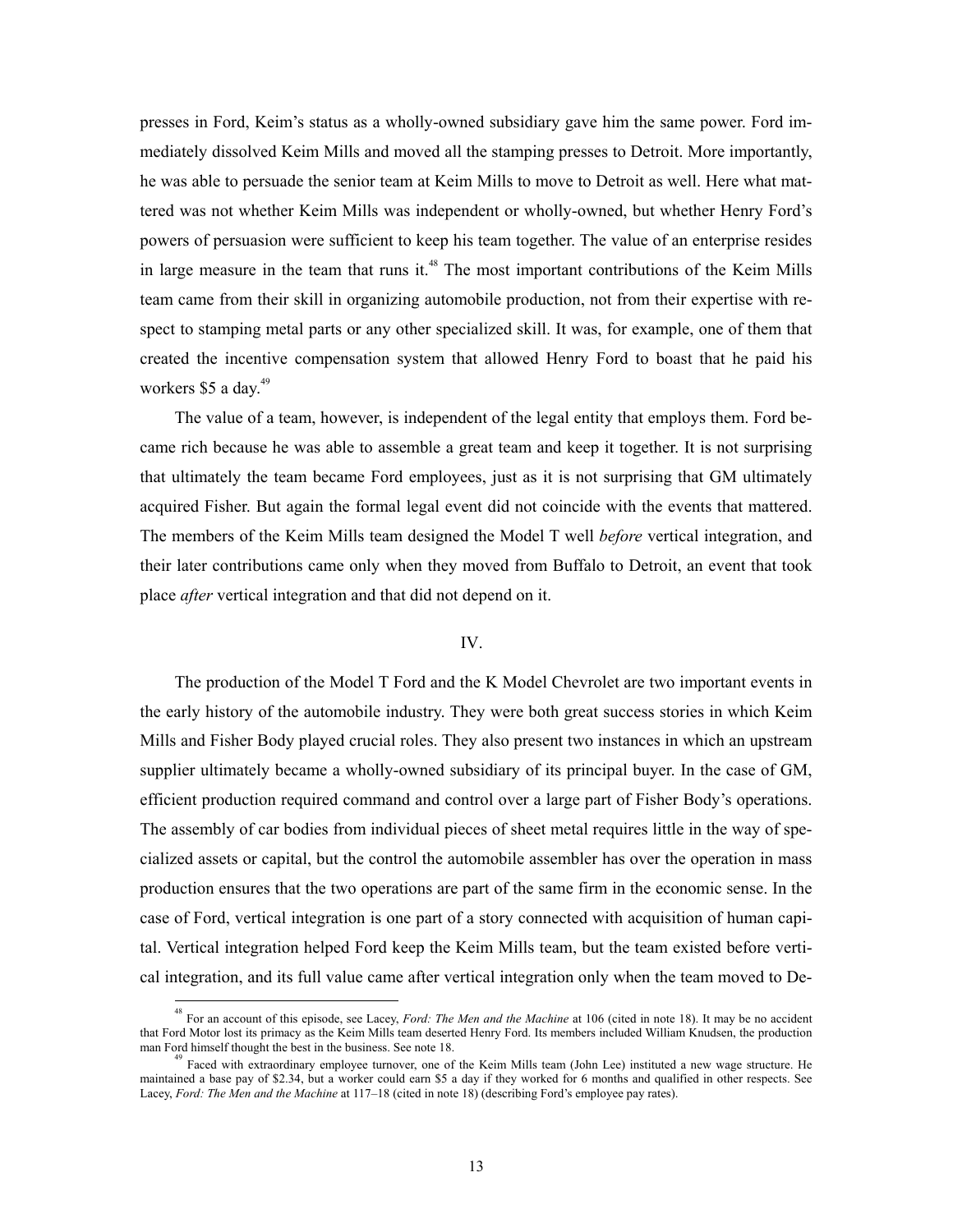troit. That vertical integration as a legal matter occurred in each case is unsurprising, but logically distinct from the events that brought assets inside the "firm" in the economic sense.

The formal event that marks vertical integration as a legal matter corresponds only imperfectly with whether activity takes place inside or outside the firm. As costs of doing business in the market and in the firm fall, however, we should expect the stakes involved in locating production inside or outside a firm should fall as well. As we retrace Coase and then ask about the implications of his work in the issues we confront today, we might well conclude that the boundary between firms and markets will become increasingly permeable. For economists, the lesson is straightforward. They should resist, to a much greater extent than they have, the temptation to turn to the law to identify the firm.

For lawyers, the lesson is more subtle and the challenge harder. As we regulate economic activity, we must resist the idea that the locus of economic activity rests with a discrete legal entity. A lawmaker charged with ensuring that those who assembled Chevrolets complied with applicable law had to ensure that the rules worked equally well when the same configuration of assets was run by two legal entities as by one. Thinking about legal regulation of economic activity has too readily assumed that one can solve problems by imposing legal duties on firms. In a world in which the boundaries of the firm become less clear and the identity of those who control the firm becomes more fluid, regulations that focus on the conduct of specific firms is at best incomplete and often misguided. We are likely to encounter even greater problems in regulating behavior. No longer are the entities providing the goods or services long-lived, atomistic firms with a readily identifiable governance structure. When we want to use legal rules to advance some broader social goal inconsistent with the interests of those who own the enterprise, we shall be increasingly less able to do it by imposing obligations and duties on firms and those who invest in them. To the extent that it is still possible in a global economy, effective legal rules will increasingly focus on regulating economic activity, rather than on regulating distinct legal entities.

Raders with comments should address them to:

Douglas G. Baird University of Chicago Law School 1111 East 60th Street Chicago, IL 60637 douglas\_baird@law.uchicago.edu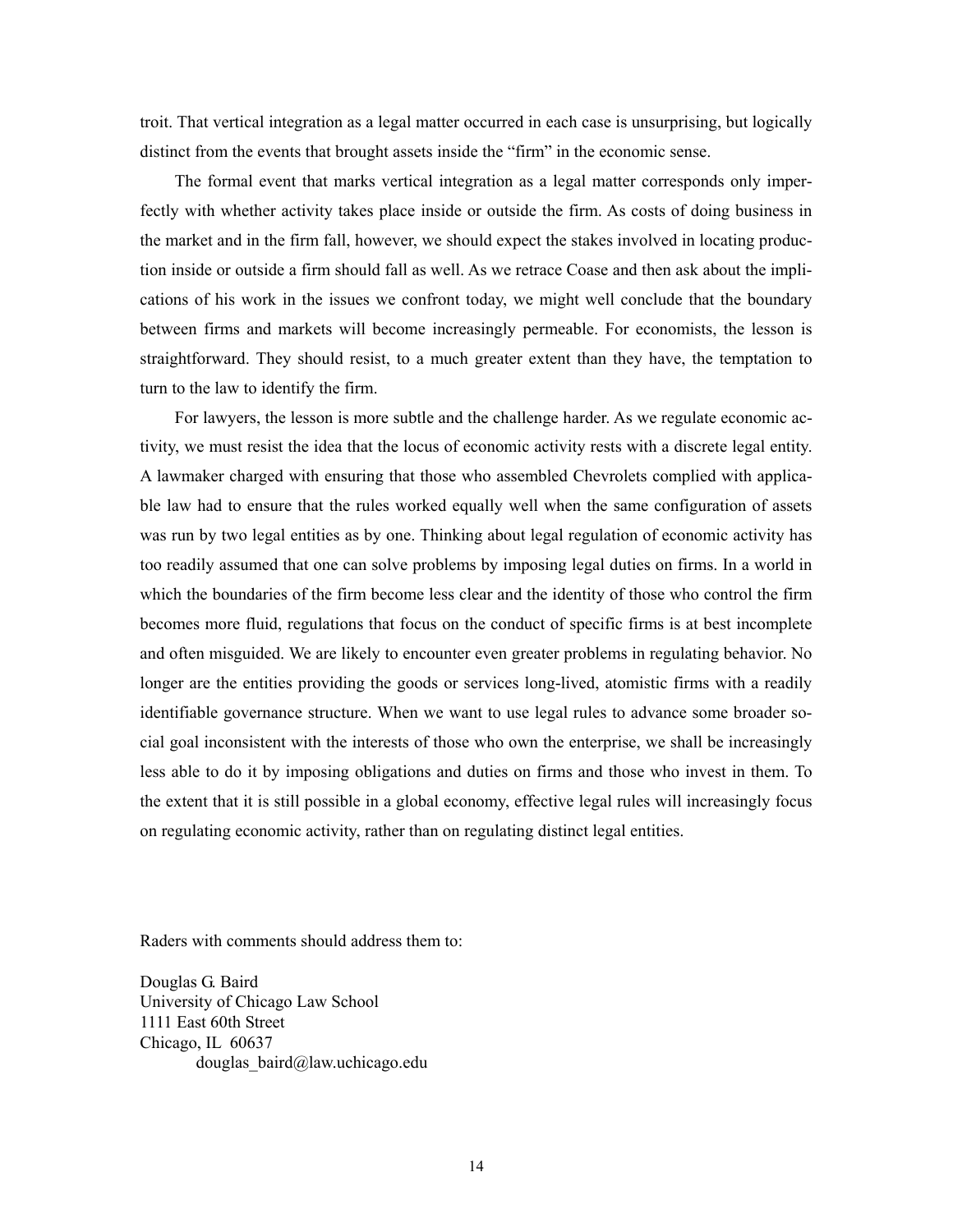#### Chicago Working Papers in Law and Economics (Second Series)

- 1. William M. Landes, Copyright Protection of Letters, Diaries and Other Unpublished Works: An Economic Approach (July 1991)
- 2. Richard A. Epstein, The Path to *The T. J. Hooper*: The Theory and History of Custom in the Law of Tort (August 1991)
- 3. Cass R. Sunstein, On Property and Constitutionalism (September 1991)
- 4. Richard A. Posner, Blackmail, Privacy, and Freedom of Contract (February 1992)
- 5. Randal C. Picker, Security Interests, Misbehavior, and Common Pools (February 1992)
- 6. Tomas J. Philipson & Richard A. Posner, Optimal Regulation of AIDS (April 1992)
- 7. Douglas G. Baird, Revisiting Auctions in Chapter 11 (April 1992)
- 8. William M. Landes, Sequential versus Unitary Trials: An Economic Analysis (July 1992)
- 9. William M. Landes & Richard A. Posner, The Influence of Economics on Law: A Quantitative Study (August 1992)
- 10. Alan O. Sykes, The Welfare Economics of Immigration Law: A Theoretical Survey With An Analysis of U.S. Policy (September 1992)
- 11. Douglas G. Baird, 1992 Katz Lecture: Reconstructing Contracts (November 1992)
- 12. Gary S. Becker, The Economic Way of Looking at Life (January 1993)
- 13. J. Mark Ramseyer, Credibly Committing to Efficiency Wages: Cotton Spinning Cartels in Imperial Japan (March 1993)
- 14. Cass R. Sunstein, Endogenous Preferences, Environmental Law (April 1993)
- 15. Richard A. Posner, What Do Judges and Justices Maximize? (The Same Thing Everyone Else Does) (April 1993)
- 16. Lucian Arye Bebchuk and Randal C. Picker, Bankruptcy Rules, Managerial Entrenchment, and Firm-Specific Human Capital (August 1993)
- 17. J. Mark Ramseyer, Explicit Reasons for Implicit Contracts: The Legal Logic to the Japanese Main Bank System (August 1993)
- 18. William M. Landes and Richard A. Posner, The Economics of Anticipatory Adjudication (September 1993)
- 19. Kenneth W. Dam, The Economic Underpinnings of Patent Law (September 1993)
- 20. Alan O. Sykes, An Introduction to Regression Analysis (October 1993)
- 21. Richard A. Epstein, The Ubiquity of the Benefit Principle (March 1994)<br>22. Randal C. Picker, An Introduction to Game Theory and the Law (June 1
- Randal C. Picker, An Introduction to Game Theory and the Law (June 1994)
- 23. William M. Landes, Counterclaims: An Economic Analysis (June 1994)
- 24. J. Mark Ramseyer, The Market for Children: Evidence from Early Modern Japan (August 1994)
- 25. Robert H. Gertner and Geoffrey P. Miller, Settlement Escrows (August 1994)
- 26. Kenneth W. Dam, Some Economic Considerations in the Intellectual Property Protection of Software (August 1994)
- 27. Cass R. Sunstein, Rules and Rulelessness, (October 1994)
- 28. David Friedman, More Justice for Less Money: A Step Beyond *Cimino* (December 1994)
- 29. Daniel Shaviro, Budget Deficits and the Intergenerational Distribution of Lifetime Consumption (January 1995)
- 30. Douglas G. Baird, The Law and Economics of Contract Damages (February 1995)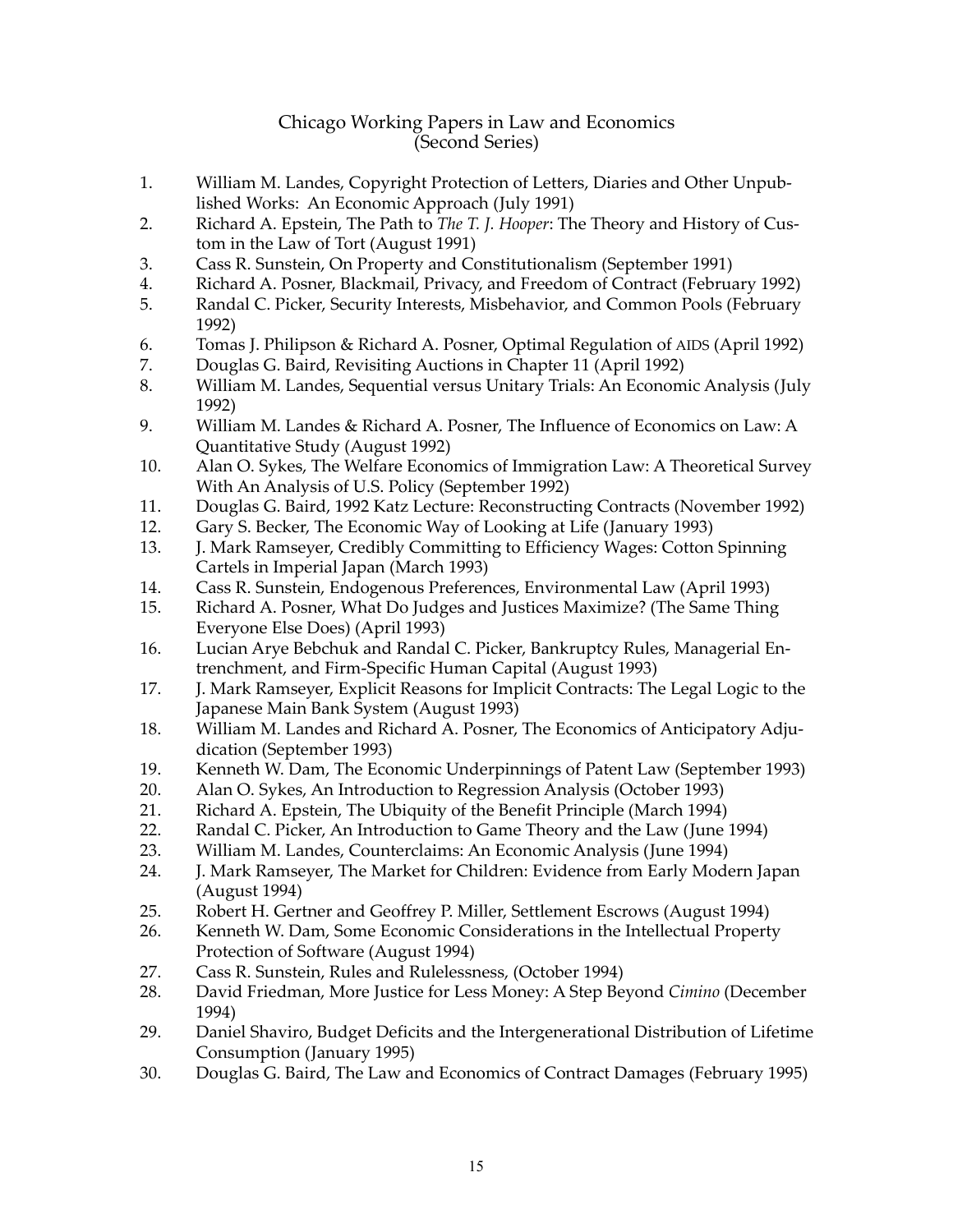- 31. Daniel Kessler, Thomas Meites, and Geoffrey P. Miller, Explaining Deviations from the Fifty Percent Rule: A Multimodal Approach to the Selection of Cases for Litigation (March 1995)
- 32. Geoffrey P. Miller, Das Kapital: Solvency Regulation of the American Business Enterprise (April 1995)
- 33. Richard Craswell, Freedom of Contract (August 1995)
- 34. J. Mark Ramseyer, Public Choice (November 1995)
- 35. Kenneth W. Dam, Intellectual Property in an Age of Software and Biotechnology (November 1995)
- 36. Cass R. Sunstein, Social Norms and Social Roles (January 1996)
- 37. J. Mark Ramseyer and Eric B. Rasmusen, Judicial Independence in Civil Law Regimes: Econometrics from Japan (January 1996)
- 38. Richard A. Epstein, Transaction Costs and Property Rights: Or Do Good Fences Make Good Neighbors? (March 1996)
- 39. Cass R. Sunstein, The Cost-Benefit State (May 1996)
- 40. William M. Landes and Richard A. Posner, The Economics of Legal Disputes Over the Ownership of Works of Art and Other Collectibles (July 1996)
- 41. John R. Lott, Jr. and David B. Mustard, Crime, Deterrence, and Right-to-Carry Concealed Handguns (August 1996)
- 42. Cass R. Sunstein, Health-Health Tradeoffs (September 1996)
- 43. G. Baird, The Hidden Virtues of Chapter 11: An Overview of the Law and Economics of Financially Distressed Firms (March 1997)
- 44. Richard A. Posner, Community, Wealth, and Equality (March 1997)
- 45. William M. Landes, The Art of Law and Economics: An Autobiographical Essay (March 1997)
- 46. Cass R. Sunstein, Behavioral Analysis of Law (April 1997)
- 47. John R. Lott, Jr. and Kermit Daniel, Term Limits and Electoral Competitiveness: Evidence from California's State Legislative Races (May 1997)
- 48. Randal C. Picker, Simple Games in a Complex World: A Generative Approach to the Adoption of Norms (June 1997)
- 49. Richard A. Epstein, Contracts Small and Contracts Large: Contract Law through the Lens of Laissez-Faire (August 1997)
- 50. Cass R. Sunstein, Daniel Kahneman, and David Schkade, Assessing Punitive Damages (with Notes on Cognition and Valuation in Law) (December 1997)
- 51. William M. Landes, Lawrence Lessig, and Michael E. Solimine, Judicial Influence: A Citation Analysis of Federal Courts of Appeals Judges (January 1998)
- 52. John R. Lott, Jr., A Simple Explanation for Why Campaign Expenditures are Increasing: The Government is Getting Bigger (February 1998)
- 53. Richard A. Posner, Values and Consequences: An Introduction to Economic Analysis of Law (March 1998)
- 54. Denise DiPasquale and Edward L. Glaeser, Incentives and Social Capital: Are Homeowners Better Citizens? (April 1998)
- 55. Christine Jolls, Cass R. Sunstein, and Richard Thaler, A Behavioral Approach to Law and Economics (May 1998)
- 56. John R. Lott, Jr., Does a Helping Hand Put Others At Risk?: Affirmative Action, Police Departments, and Crime (May 1998)
- 57. Cass R. Sunstein and Edna Ullmann-Margalit, Second-Order Decisions (June 1998)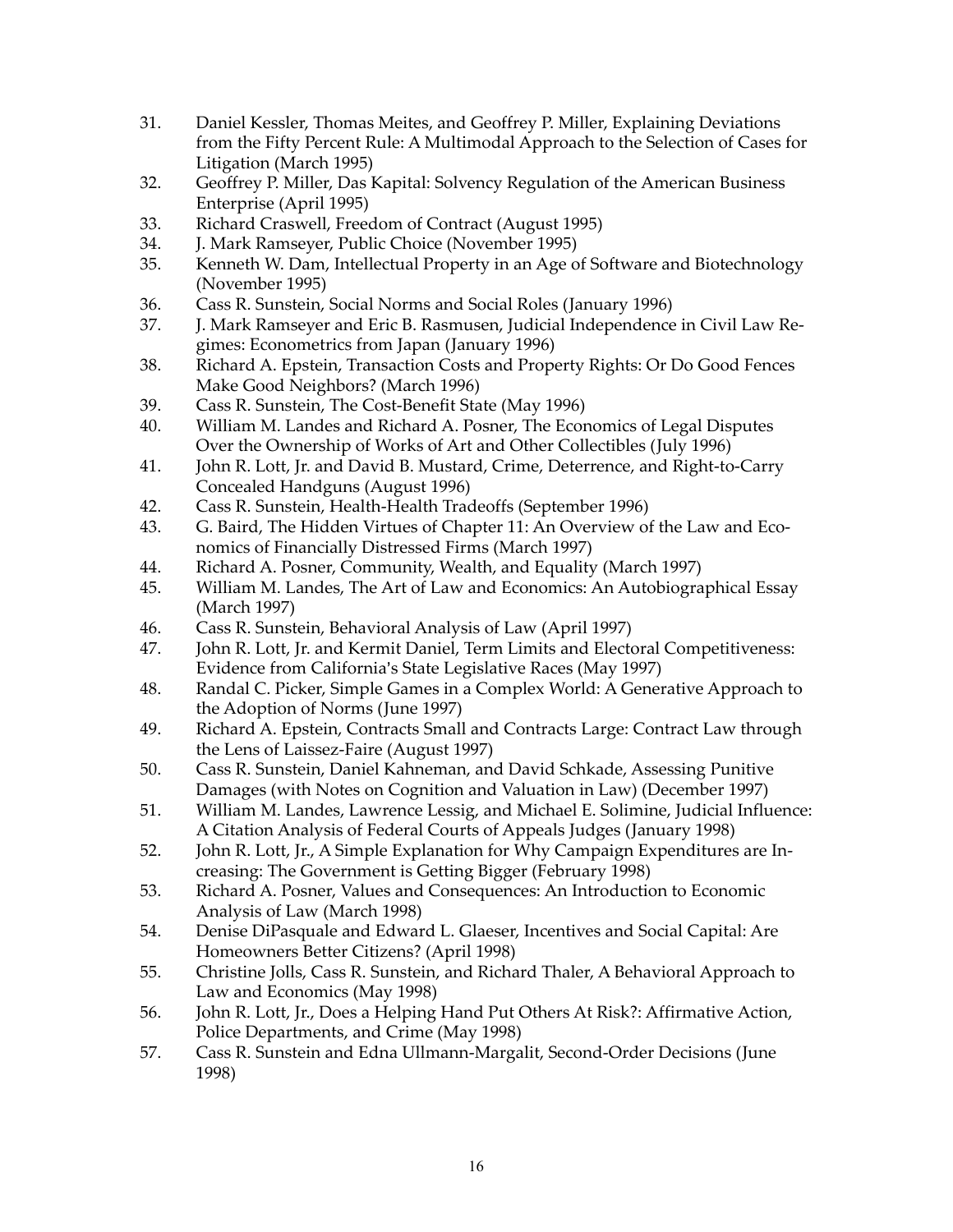- 58. Jonathan M. Karpoff and John R. Lott, Jr., Punitive Damages: Their Determinants, Effects on Firm Value, and the Impact of Supreme Court and Congressional Attempts to Limit Awards (July 1998)
- 59. Kenneth W. Dam, Self-Help in the Digital Jungle (August 1998)
- 60. John R. Lott, Jr., How Dramatically Did Women's Suffrage Change the Size and Scope of Government? (September 1998)
- 61. Kevin A. Kordana and Eric A. Posner, A Positive Theory of Chapter 11 (October 1998)
- 62. David A. Weisbach, Line Drawing, Doctrine, and Efficiency in the Tax Law (November 1998)
- 63. Jack L. Goldsmith and Eric A. Posner, A Theory of Customary International Law (November 1998)
- 64. John R. Lott, Jr., Public Schooling, Indoctrination, and Totalitarianism (December 1998)
- 65. Cass R. Sunstein, Private Broadcasters and the Public Interest: Notes Toward A "Third Way" (January 1999)
- 66. Richard A. Posner, An Economic Approach to the Law of Evidence (February 1999)
- 67. Yannis Bakos, Erik Brynjolfsson, Douglas Lichtman, Shared Information Goods (February 1999)
- 68. Kenneth W. Dam, Intellectual Property and the Academic Enterprise (February 1999)
- 69. Gertrud M. Fremling and Richard A. Posner, Status Signaling and the Law, with Particular Application to Sexual Harassment (March 1999)
- 70. Cass R. Sunstein, Must Formalism Be Defended Empirically? (March 1999)
- 71. Jonathan M. Karpoff, John R. Lott, Jr., and Graeme Rankine, Environmental Violations, Legal Penalties, and Reputation Costs (March 1999)
- 72. Matthew D. Adler and Eric A. Posner, Rethinking Cost-Benefit Analysis (April 1999)
- 73. John R. Lott, Jr. and William M. Landes, Multiple Victim Public Shooting, Bombings, and Right-to-Carry Concealed Handgun Laws: Contrasting Private and Public Law Enforcement (April 1999)
- 74. Lisa Bernstein, The Questionable Empirical Basis of Article 2's Incorporation Strategy: A Preliminary Study (May 1999)
- 75. Richard A. Epstein, Deconstructing Privacy: and Putting It Back Together Again (May 1999)
- 76. William M. Landes, Winning the Art Lottery: The Economic Returns to the Ganz Collection (May 1999)
- 77. Cass R. Sunstein, David Schkade, and Daniel Kahneman, Do People Want Optimal Deterrence? (June 1999)
- 78. Tomas J. Philipson and Richard A. Posner, The Long-Run Growth in Obesity as a Function of Technological Change (June 1999)
- 79. David A. Weisbach, Ironing Out the Flat Tax (August 1999)
- 80. Eric A. Posner, A Theory of Contract Law under Conditions of Radical Judicial Error (August 1999)
- 81. David Schkade, Cass R. Sunstein, and Daniel Kahneman, Are Juries Less Erratic than Individuals? Deliberation, Polarization, and Punitive Damages (September 1999)
- 82. Cass R. Sunstein, Nondelegation Canons (September 1999)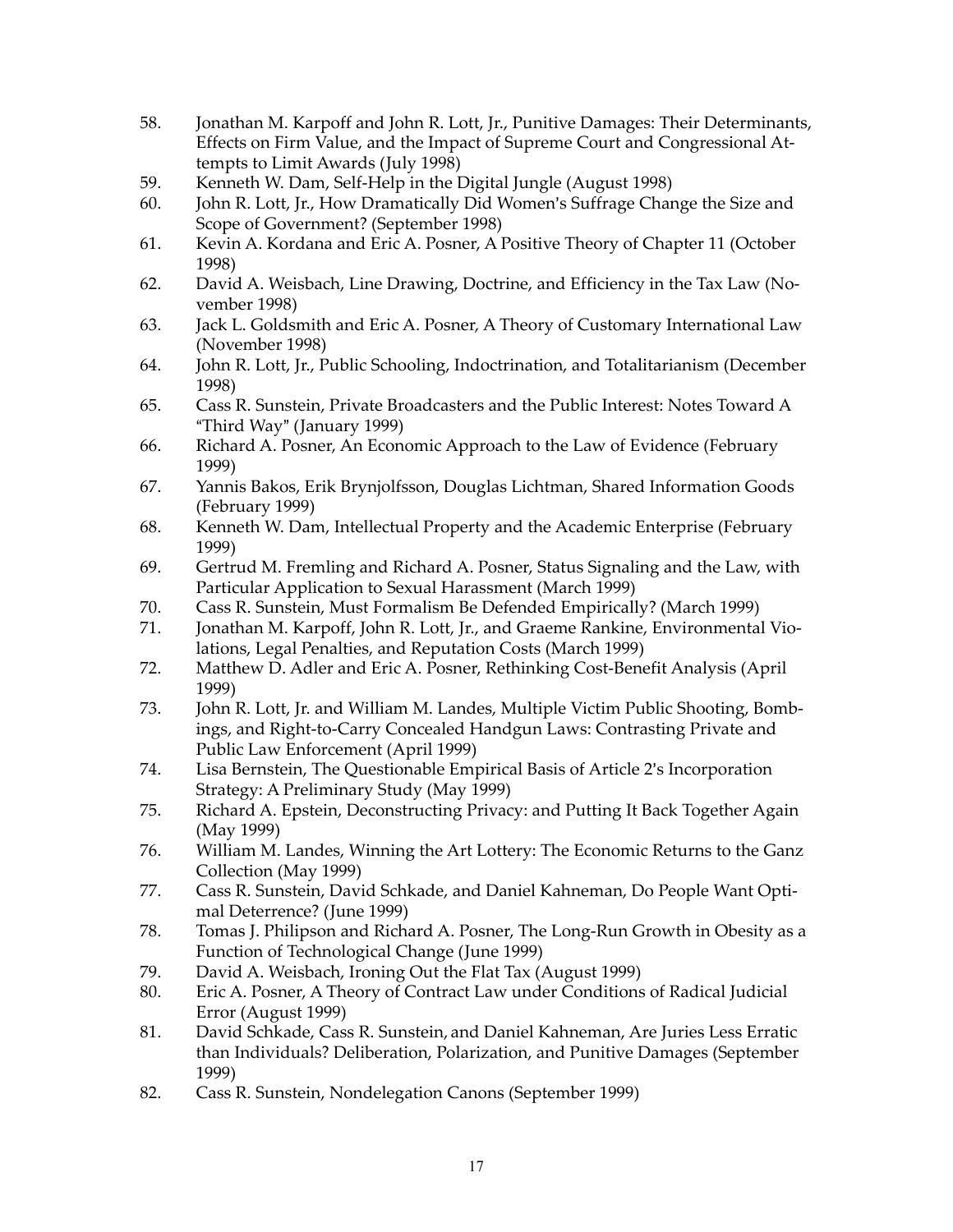- 83. Richard A. Posner, The Theory and Practice of Citations Analysis, with Special Reference to Law and Economics (September 1999)
- 84. Randal C. Picker, Regulating Network Industries: A Look at *Intel* (October 1999)
- 85. Cass R. Sunstein, Cognition and Cost-Benefit Analysis (October 1999)
- 86. Douglas G. Baird and Edward R. Morrison, Optimal Timing and Legal Decisionmaking: The Case of the Liquidation Decision in Bankruptcy (October 1999)
- 87. Gertrud M. Fremling and Richard A. Posner, Market Signaling of Personal Characteristics (November 1999)
- 88. Matthew D. Adler and Eric A. Posner, Implementing Cost-Benefit Analysis When Preferences Are Distorted (November 1999)
- 89. Richard A. Posner, Orwell versus Huxley: Economics, Technology, Privacy, and Satire (November 1999)
- 90. David A. Weisbach, Should the Tax Law Require Current Accrual of Interest on Derivative Financial Instruments? (December 1999)
- 91. Cass R. Sunstein, The Law of Group Polarization (December 1999)
- 92. Eric A. Posner, Agency Models in Law and Economics (January 2000)
- 93. Karen Eggleston, Eric A. Posner, and Richard Zeckhauser, Simplicity and Complexity in Contracts (January 2000)
- 94. Douglas G. Baird and Robert K. Rasmussen, Boyd's Legacy and Blackstone's Ghost (February 2000)
- 95. David Schkade, Cass R. Sunstein, Daniel Kahneman, Deliberating about Dollars: The Severity Shift (February 2000)
- 96. Richard A. Posner and Eric B. Rasmusen, Creating and Enforcing Norms, with Special Reference to Sanctions (March 2000)
- 97. Douglas Lichtman, Property Rights in Emerging Platform Technologies (April 2000)
- 98. Cass R. Sunstein and Edna Ullmann-Margalit, Solidarity in Consumption (May 2000)
- 99. David A. Weisbach, An Economic Analysis of Anti-Tax Avoidance Laws (May 2000, revised May 2002)
- 100. Cass R. Sunstein, Human Behavior and the Law of Work (June 2000)
- 101. William M. Landes and Richard A. Posner, Harmless Error (June 2000)
- 102. Robert H. Frank and Cass R. Sunstein, Cost-Benefit Analysis and Relative Position (August 2000)
- 103. Eric A. Posner, Law and the Emotions (September 2000)
- 104. Cass R. Sunstein, Cost-Benefit Default Principles (October 2000)
- 105. Jack Goldsmith and Alan Sykes, The Dormant Commerce Clause and the Internet (November 2000)
- 106. Richard A. Posner, Antitrust in the New Economy (November 2000)
- 107. Douglas Lichtman, Scott Baker, and Kate Kraus, Strategic Disclosure in the Patent System (November 2000)
- 108. Jack L. Goldsmith and Eric A. Posner, Moral and Legal Rhetoric in International Relations: A Rational Choice Perspective (November 2000)
- 109. William Meadow and Cass R. Sunstein, Statistics, Not Experts (December 2000)<br>110. Saul Levmore, Conjunction and Aggregation (December 2000)
- Saul Levmore, Conjunction and Aggregation (December 2000)
- 111. Saul Levmore, Puzzling Stock Options and Compensation Norms (December 2000)
- 112. Richard A. Epstein and Alan O. Sykes, The Assault on Managed Care: Vicarious Liability, Class Actions and the Patient's Bill of Rights (December 2000)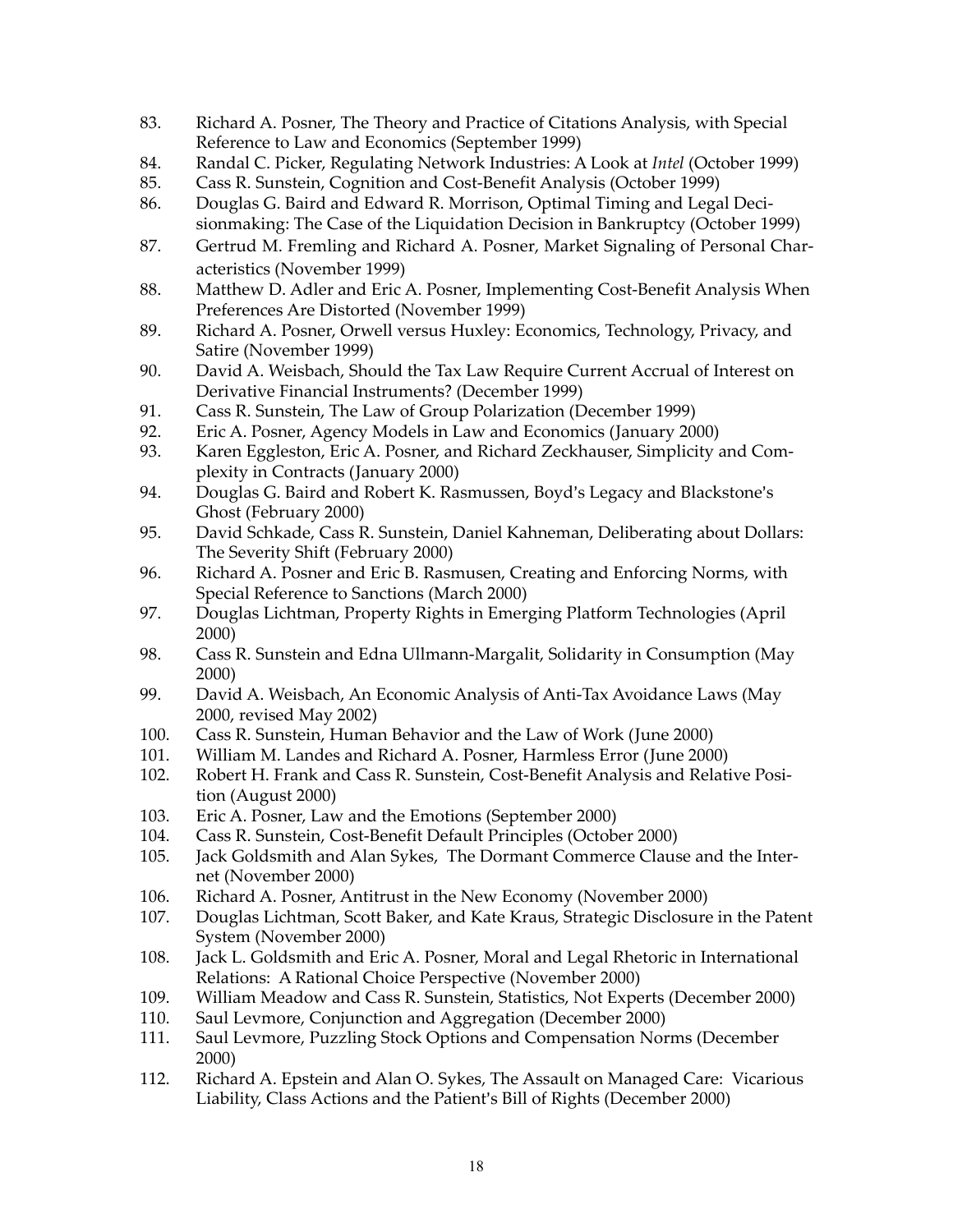- 113. William M. Landes, Copyright, Borrowed Images and Appropriation Art: An Economic Approach (December 2000)
- 114. Cass R. Sunstein, Switching the Default Rule (January 2001)
- 115. George G. Triantis, Financial Contract Design in the World of Venture Capital (January 2001)
	- 116. Jack Goldsmith, Statutory Foreign Affairs Preemption (February 2001)
- 117. Richard Hynes and Eric A. Posner, The Law and Economics of Consumer Finance (February 2001)
- 118. Cass R. Sunstein, Academic Fads and Fashions (with Special Reference to Law) (March 2001)
- 119. Eric A. Posner, Controlling Agencies with Cost-Benefit Analysis: A Positive Political Theory Perspective (April 2001)
- 120. Douglas G. Baird, Does Bogart Still Get Scale? Rights of Publicity in the Digital Age (April 2001)
- 121. Douglas G. Baird and Robert K. Rasmussen, Control Rights, Priority Rights and the Conceptual Foundations of Corporate Reorganization (April 2001)
- 122. David A. Weisbach, Ten Truths about Tax Shelters (May 2001)
- 123. William M. Landes, What Has the Visual Arts Rights Act of 1990 Accomplished? (May 2001)
- 124. Cass R. Sunstein, Social and Economic Rights? Lessons from South Africa (May 2001)
- 125. Christopher Avery, Christine Jolls, Richard A. Posner, and Alvin E. Roth, The Market for Federal Judicial Law Clerks (June 2001)
- 126. Douglas G. Baird and Edward R. Morrison, Bankruptcy Decision Making (June 2001)
- 127. Cass R. Sunstein, Regulating Risks after ATA (June 2001)
- 128. Cass R. Sunstein, The Laws of Fear (June 2001)
- 129. Richard A. Epstein, In and Out of Public Solution: The Hidden Perils of Property Transfer (July 2001)
- 130. Randal C. Picker, Pursuing a Remedy in *Microsoft*: The Declining Need for Centralized Coordination in a Networked World (July 2001)
- 131. Cass R. Sunstein, Daniel Kahneman, David Schkade, and Ilana Ritov, Predictably Incoherent Judgments (July 2001)
- 132. Eric A. Posner, Courts Should Not Enforce Government Contracts (August 2001)
- 133. Lisa Bernstein, Private Commercial Law in the Cotton Industry: Creating Cooperation through Rules, Norms, and Institutions (August 2001)
- 134. Richard A. Epstein, The Allocation of the Commons:Parking and Stopping on the Commons (August 2001)
- 135. Cass R. Sunstein, The Arithmetic of Arsenic (September 2001)
- 136. Eric A. Posner, Richard Hynes, and Anup Malani, The Political Economy of Property Exemption Laws (September 2001)
- 137. Eric A. Posner and George G. Triantis, Covenants Not to Compete from an Incomplete Contracts Perspective (September 2001)
- 138. Cass R. Sunstein, Probability Neglect: Emptions, Worst Cases, and Law (November 2001)
- 139. Randall S. Kroszner and Philip E. Strahan, Throwing Good Money after Bad? Board Connections and Conflicts in Bank Lending (December 2001)
- 140. Alan O. Sykes, TRIPs, Pharmaceuticals, Developing Countries, and the Doha "Solution" (February 2002)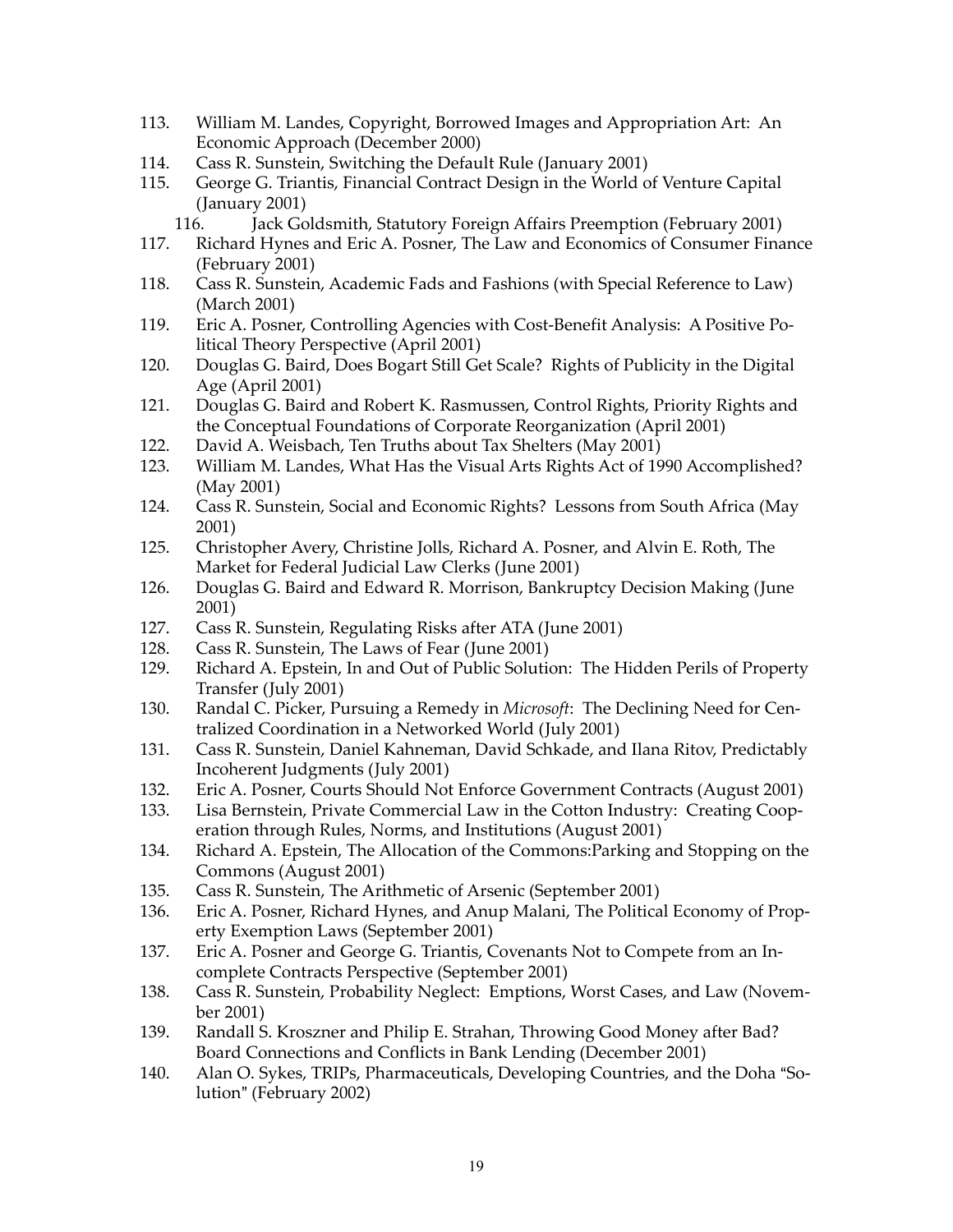- 141. Edna Ullmann-Margalit and Cass R. Sunstein, Inequality and Indignation (February 2002)
- 142. Daniel N. Shaviro and David A. Weisbach, The Fifth Circuit Gets It Wrong in *Compaq v. Commissioner* (February 2002) (Published in *Tax Notes*, January 28, 2002)
- 143. Warren F. Schwartz and Alan O. Sykes, The Economic Structure of Renegotiation and Dispute Resolution in the WTO/GATT System (March 2002, *Journal of Legal Studies* 2002)
- 144. Richard A. Epstein, HIPAA on Privacy: Its Unintended and Intended Consequences (March 2002, forthcoming *Cato Journal*, summer 2002)
- 145. David A. Weisbach, Thinking Ouside the Little Boxes (March 2002, *Texas Law Review*)
- 146. Eric A. Posner, Economic Analysis of Contract Law after Three Decades: Success or Failure (March 2002)
- 147. Randal C. Picker, Copyright as Entry Policy: The Case of Digital Distribution (April 2002, The Antitrust Bulletin)
- 148. David A. Weisbach, Taxes and Torts in the Redistribution of Income (April 2002, Coase Lecture February 2002)
- 149. Cass R. Sunstein, Beyond the Precautionary Principle (April 2002)
- 150. Robert W. Hahn and Cass R. Sunstein, A New Executive Order for Improving Federal Regulation? Deeper and Wider Cost-Benefit Analysis (April 2002)
- 151. Douglas Lichtman, Copyright as a Rule of Evidence (May 2002, updated January 2003)
- 152. Richard A. Epstein, Steady the Course: Property Rights in Genetic Material (May 2002)
- 153. Jack Goldsmith and Cass R. Sunstein, Military Tribunals and Legal Culture: What a Difference Sixty Years Makes (June 2002)
- 154. William M. Landes and Richard A. Posner, Indefinitely Renewable Copyright (July 2002)
- 155. Anne Gron and Alan O. Sykes, Terrorism and Insurance Markets: A Role for the Government as Insurer? (July 2002)
- 156. Cass R. Sunstein and Adrian Vermeule, Interpretation and Institutions (July 2002)
- 157. Cass R. Sunstein, The Rights of Animals: A Very Short Primer (August 2002)<br>158. Cass R. Sunstein, Avoiding Absurdity? A New Canon in Regulatory Law (wi
- Cass R. Sunstein, Avoiding Absurdity? A New Canon in Regulatory Law (with Notes on Interpretive Theory) (August 2002)
- 159. Randal C. Picker, From Edison to the Broadcast Flag: Mechanisms of Consent and Refusal and the Propertization of Copyright (September 2002)
- 160. Eric A. Posner, A Theory of the Laws of War (September 2002)
- 161 Eric A. Posner, Probability Errors: Some Positive and Normative Implications for Tort and Contract Law (September 2002)
- 162. Lior Jacob Strahilevitz, Charismatic Code, Social Norms, and the Emergence of Cooperation on the File-Swapping Networks (September 2002)
- 163. David A. Weisbach, Does the X-Tax Mark the Spot? (September 2002)
- 164. Cass R. Sunstein, Conformity and Dissent (September 2002)
- 165. Cass R. Sunstein, Hazardous Heuristics (October 2002)
- 166. Douglas Lichtman, Uncertainty and the Standard for Preliminary Relief (October 2002)
- 167. Edward T. Swaine, Rational Custom (November 2002)
- 168. Julie Roin, Truth in Government: Beyond the Tax Expenditure Budget (November 2002)